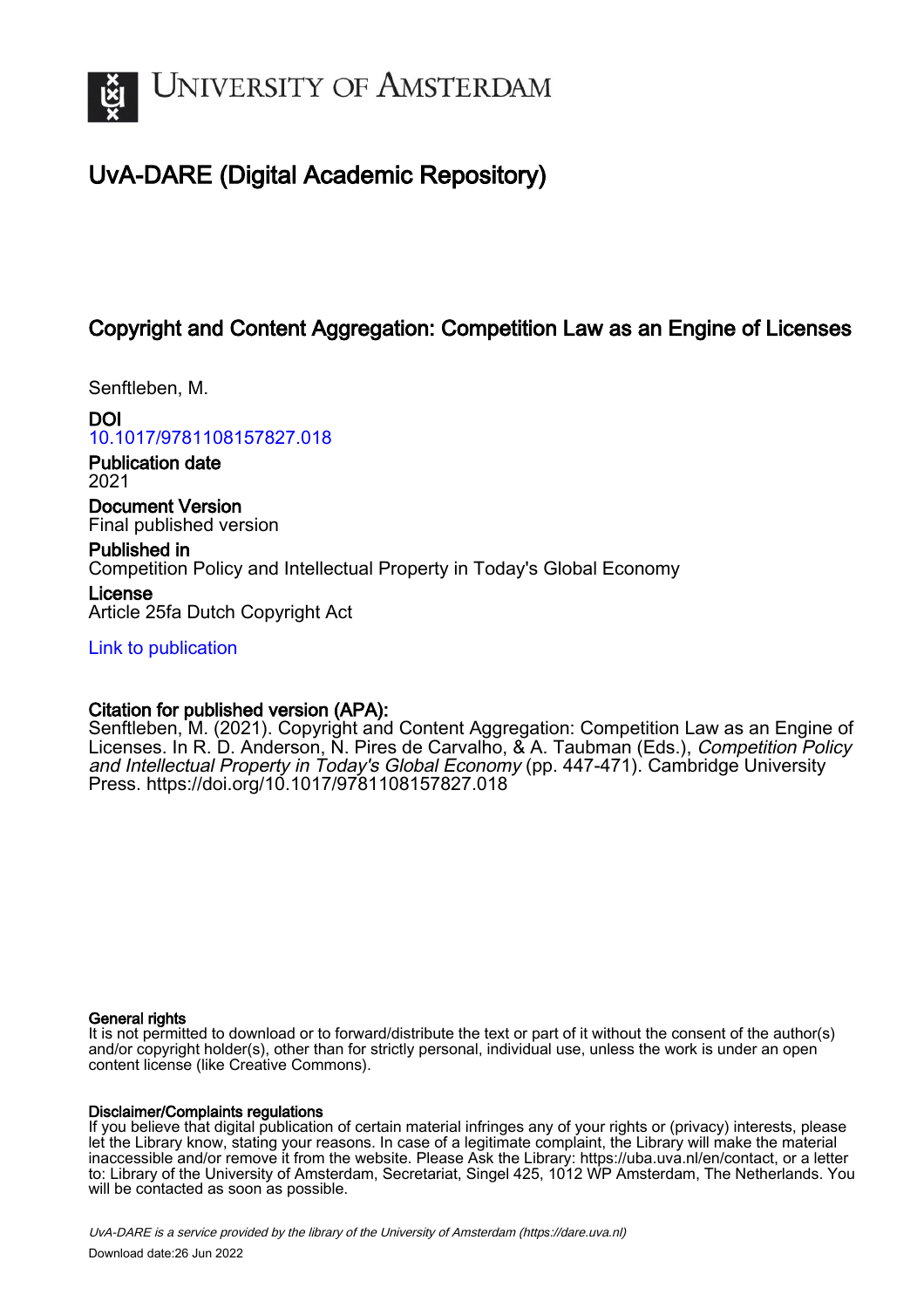# Copyright and Content Aggregation: Competition Law as an Engine of Licenses

#### MARTIN SENFTLEBEN<sup>\*</sup>

#### **Introduction**

Competition law can support the creative work of authors and the constant evolution of new literary and artistic works by facilitating the inclusion of a broad spectrum of existing works in digital content repositories and content aggregation services. The term 'aggregator' refers to a party, such as a (dedicated) search engine, which provides an overview of available resources – including literary and artistic works – together with a short indication of contents and a link to the primary source. A 'repository', by contrast, holds information resources, such as literary and artistic works, and makes them available from its own server. A library, for example, could be qualified as a content repository in this sense. The focus is thus on digital content services that allow new generations of authors to explore pre-existing creations and find starting points for the formulation of new aesthetic positions and the making of new literary and artistic works.<sup>1</sup>

In this regard, competition law may have a central role to play in the evolution of licensing practices for the digital use of copyrighted material. It could ensure broader access to literary and artistic works by limiting the market power of copyright owners vis-à-vis content repositories and aggregators, i.e. libraries and search engines. Broader access to the

<sup>\*</sup> This chapter is a slightly modified version of earlier work that has already been published. See Martin Senftleben, 'Impacts of Competition Law: Monolithic Copyright, Market Power and Market Definition', in K.-C. Liu and R.M. Hilty (eds), Remuneration of Copyright Owners – Regulatory Challenges of New Business Models (Springer 2017), pp. 257–278. Helpful comments from Antony Taubman and Hannu Wager are

gratefully acknowledged.  $1$  See the analysis of research on the social psychology of creativity; J.E. Cohen, 'Copyright, Commodification, and Culture: Locating the Public Domain', in L. Guibault and P.B. Hugenholtz (eds), The Future of the Public Domain – Identifying the Commons in Information Law (Kluwer Law International, 2006), pp. 154–155.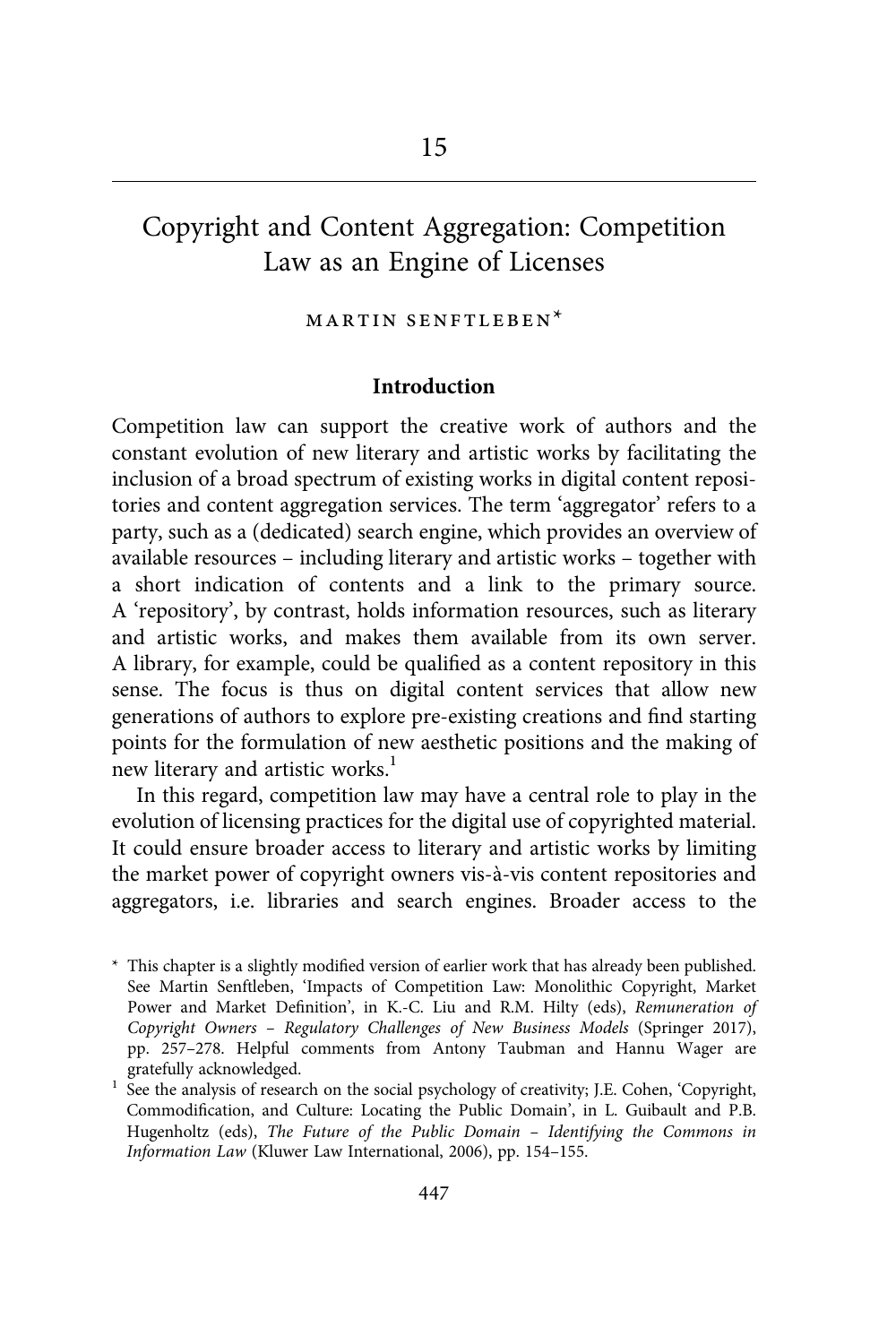cultural landscape, in turn, could support the creation of new works as well as offer secondary authors the opportunity to use a wider spectrum of pre-existing literary and artistic expressions as sources of inspiration and building blocks for their own derivative works. Competition law could thus contribute substantially to the unlocking and renewal of the cultural landscape in the digital environment.

Against this background, the following analysis explores the maximum impact which competition law could have on licensing agreements between the creative industry and providers of content repositories and content aggregation services. It is a thought experiment raising the question whether the control mechanisms of competition law could be aligned with the objectives of copyright law to such an extent that competition law would finally become a tool to influence the licensing practices of copyright owners, in a way deemed desirable from a copyright perspective. On its merits, the following analysis thus views competition law through the lens of copyright law. It seeks to recalibrate the former in line with the objectives of the latter.

To lay groundwork for this analysis, it is important to clarify the objectives of the copyright system that serve as a reference point for the discussion of competition law instruments. This reference point is the insight that copyright law, by its design and conception, is a cyclic inspiration system. It is the core function of copyright law to further the incessant creation process of fresh, original human expression on the basis of pre-existing sources of inspiration. The author's essential trait is the ability to find new ways of individual expression in a given cultural environment. For this purpose, the author extracts sources of inspiration and building blocks for new cultural creations from existing expressions, forms and traditions.<sup>2</sup> As Jessica Litman pointed out:

The very act of authorship in any medium is more akin to translation and recombination than it is to creating Aphrodite from the foam of the sea. Composers recombine sounds they have heard before; playwrights base their characters on bits and pieces drawn from real human beings and other playwrights' characters; novelists draw their plots from lives and other plots within their experience; software writers use the logic they find in other software; lawyers transform old arguments to fit new facts; cinematographers, actors, choreographers, architects, and sculptors all

<sup>2</sup> Ibid.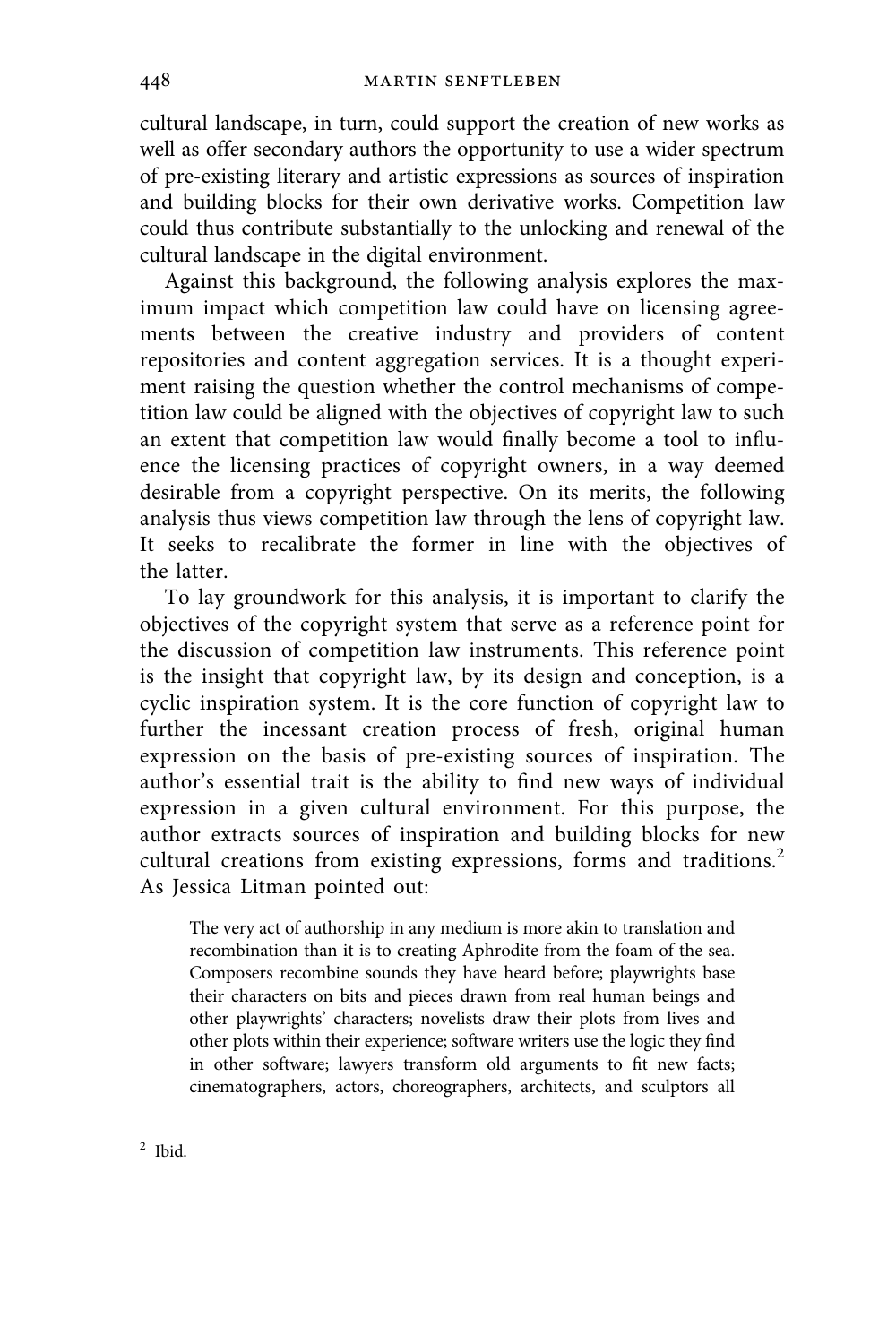engage in the process of adapting, transforming, and recombining what is already 'out there' in some other form. This is not parasitism: it is the essence of authorship.<sup>3</sup>

Hence, the exploration of the potential impact of competition law on licensing practices in the field of digital content services concerns not only consumptive use but also – and in particular – productive use (the study, remix and reuse of existing, protected material for the purpose of creating fresh literary and artistic works). Given the dependence of new acts of creation on access to existing works, the whole process of incessant renewal of the cultural landscape – and the pace of this process – depends on appropriate legal solutions that foster the evolution of information products and services that offer users, including secondary authors seeking to create new works, the most advanced search technology and the broadest range of information resources.

The particular importance of access to rich and diverse information for cultural follow-on innovation clearly comes to the fore, for instance, in Pierre Bourdieu's sociological analysis of the process of creation.<sup>4</sup> According to Bourdieu, each new generation of authors must first learn of the aesthetic positions that have already been taken by previous creators in order to be capable of creating new works on the basis of pre-existing material. Unless newcomers master the history of their particular art and know the heritage of former generations, they are inhibited from detecting structural gaps that allow them to take a legitimate and plausible next step in the evolution of literary and artistic works.<sup>5</sup> Therefore, a rich and diverse information infrastructure is not only crucial to access to knowledge in a general sense. It is also essential to the maintenance of the cyclic process of cultural innovation. As internet users in general, secondary authors depend on data sorting, evaluation and enrichment services to cope with the diversity of online information.

The increasing need for content repositories and content aggregation services, however, challenges existing business models and changes the

<sup>&</sup>lt;sup>3</sup> Jessica Litman, 'The Public Domain' (1990) *Emory Law Journal*, 39: 966–967.<br><sup>4</sup> Martin Senftleben and Lotte Anemaet, 'Het verleidelijke gezang van een Griekse Sirene – Auteursrecht in het licht van Bourdieus sociologische analyse van het literaire en artistieke veld' (2015) Tijdschrift voor auteurs-, media- en informatierecht, 39(1): 1-8.

<sup>&</sup>lt;sup>5</sup> Pierre Bourdieu, Die Regeln der Kunst. Genese und Struktur des literarischen Feldes (Suhrkamp, 1999), p. 385. French original: Les règles de l'art. Genèse et structure du champ littéraire (Éditions du Seuil, 1992).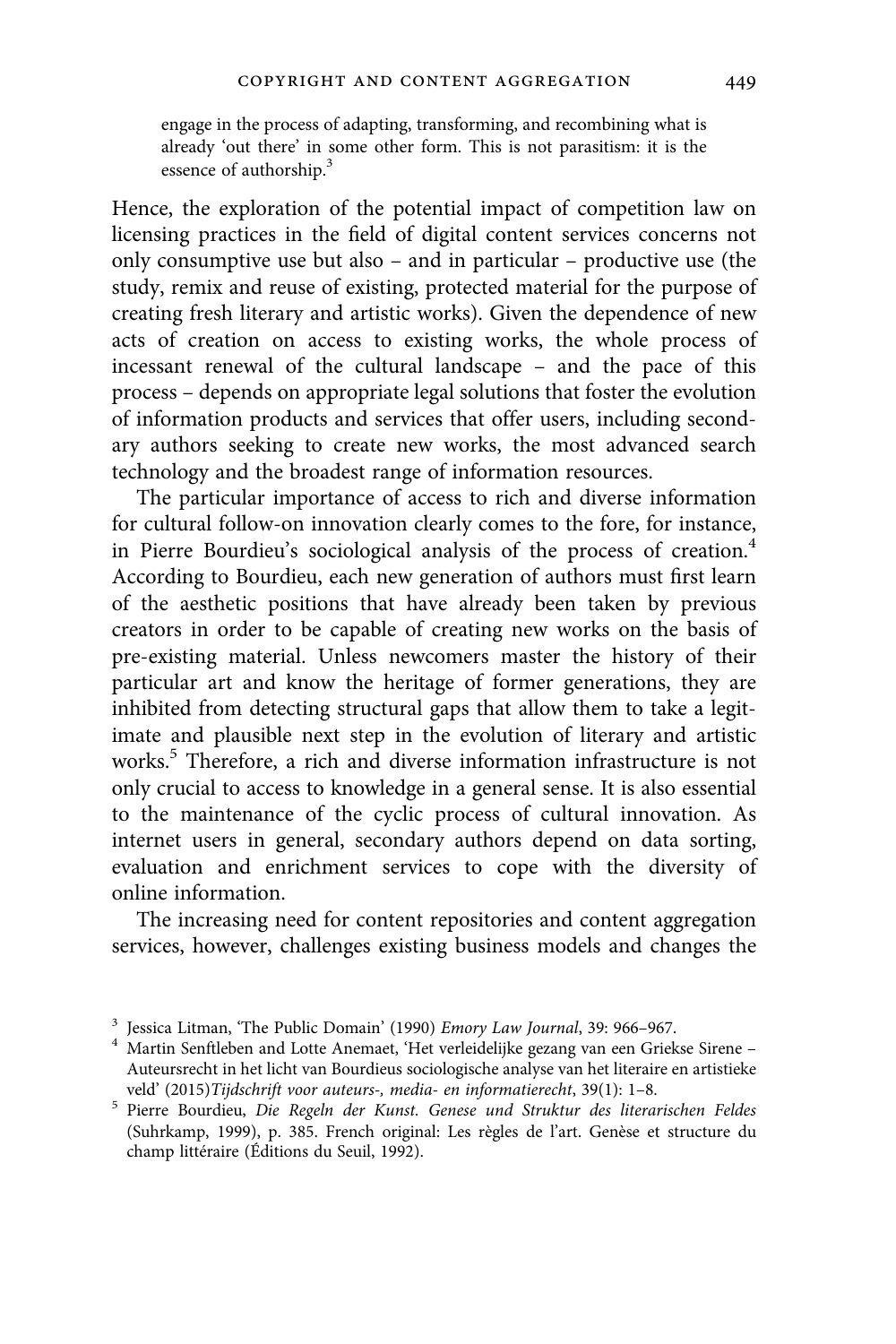landscape of the incumbent creative industry, such as the publishing industry.<sup>6</sup> With the emergence of the internet, societal demand for value-added information products and services of content repositories and aggregators has increased considerably.<sup>7</sup> Owners of large copyright portfolios – the traditional creative industries – have to cope with content-related services of new entrants, such as search engines and social media.<sup>8</sup> The availability of these services increases the competitive rivalry in the market and changes the competition climate. Traditional creative industries, such as book and music publishers, phonogram and film producers, can no longer play the role of an indispensable intermediary offering access to information. Instead, they must compete with content repositories and content aggregators, and add particular value to their own offer of information in order to attract users who are looking not only for individual information items, but also for wellfunctioning and user-friendly search functionality and tailor-made information offers.

 $^6\,$  In this regard, see in particular the current debate in EU copyright law about the grant of a new neighbouring right for press publishers with regard to the digital use of their publications 'to ensure quality journalism and citizens' access to information'. As to the underlying legislative proposed, see European Commission 2016, Article 11(1) and Recital 31. For (predominantly critical) comments, see Martin Senftleben, Maximilain Kerk, Miriam Buiten and Klaus Heine, 'New Rights or New Business Models? An Inquiry Into the Future of Publishing in the Digital Era' (2017) International Review of Intellectual Property and Competition Law, 48: 538–561; Mireille Van Eechoud, 'A Publisher's Intellectual Property Right – Implications for Freedom of Expression, Authors and Open Content Policies' (2017) Study conducted on commission from OpenForum Europe, Amsterdam: Institute for Information Law; Alexander Peukert, 'An EU Related Right for Press Publishers Concerning Digital Uses – A Legal Analysis' (2016) Faculty of Law Research Paper No. 22/2016, Frankfurt/Main: Goethe University Frankfurt; Reto M. Hilty, Kaya Köklü and Valentina Moscon, 'Position Statement of the Max Planck Institute for Innovation and Competition on the "Public consultation on the role of publishers in the copyright value chain"' (2016). Max Planck Institute for Innovation and Competition. Available at: [www.ip.mpg.](http://www.ip.mpg.de/fileadmin/ipmpg/content/aktuelles/MPI_Position_%20statement_15_6_2016_def.pdf)de/fi[leadmin/ipmpg/content/aktuelles/MPI\\_](http://www.ip.mpg.de/fileadmin/ipmpg/content/aktuelles/MPI_Position_%20statement_15_6_2016_def.pdf) [Position\\_ statement\\_15\\_6\\_2016\\_def.pdf](http://www.ip.mpg.de/fileadmin/ipmpg/content/aktuelles/MPI_Position_%20statement_15_6_2016_def.pdf); Christophe Geiger, Oleksandr Bulayenko and Giancarlo Frosio, 'Opinion of the CEIPI on the European Commission's copyright reform proposal, with a focus on the introduction of neighbouring rights for press publishers in

 $^\circ$  EU law' (2016) Strasbourg: Centre for International Intellectual Property Studies. $^7$  Martin Senftleben, Maximilain Kerk, Miriam Buiten and Klaus Heine, 'New Rights or New Business Models? An Inquiry into the Future of Publishing in the Digital Era' (2017)

International Review of Intellectual Property and Competition Law, 48: 539–540. <sup>8</sup> Martin Senftleben, Maximilain Kerk, Miriam Buiten and Klaus Heine, From Books to Content Platforms – New Business Models in the Dutch Publishing Sector (2016) Amsterdam: Centre for Law and Internet, Vrije Universiteit Amsterdam 19–36. Available at: [ssrn.com/abstract=2904116.](http://ssrn.com/abstract=2904116)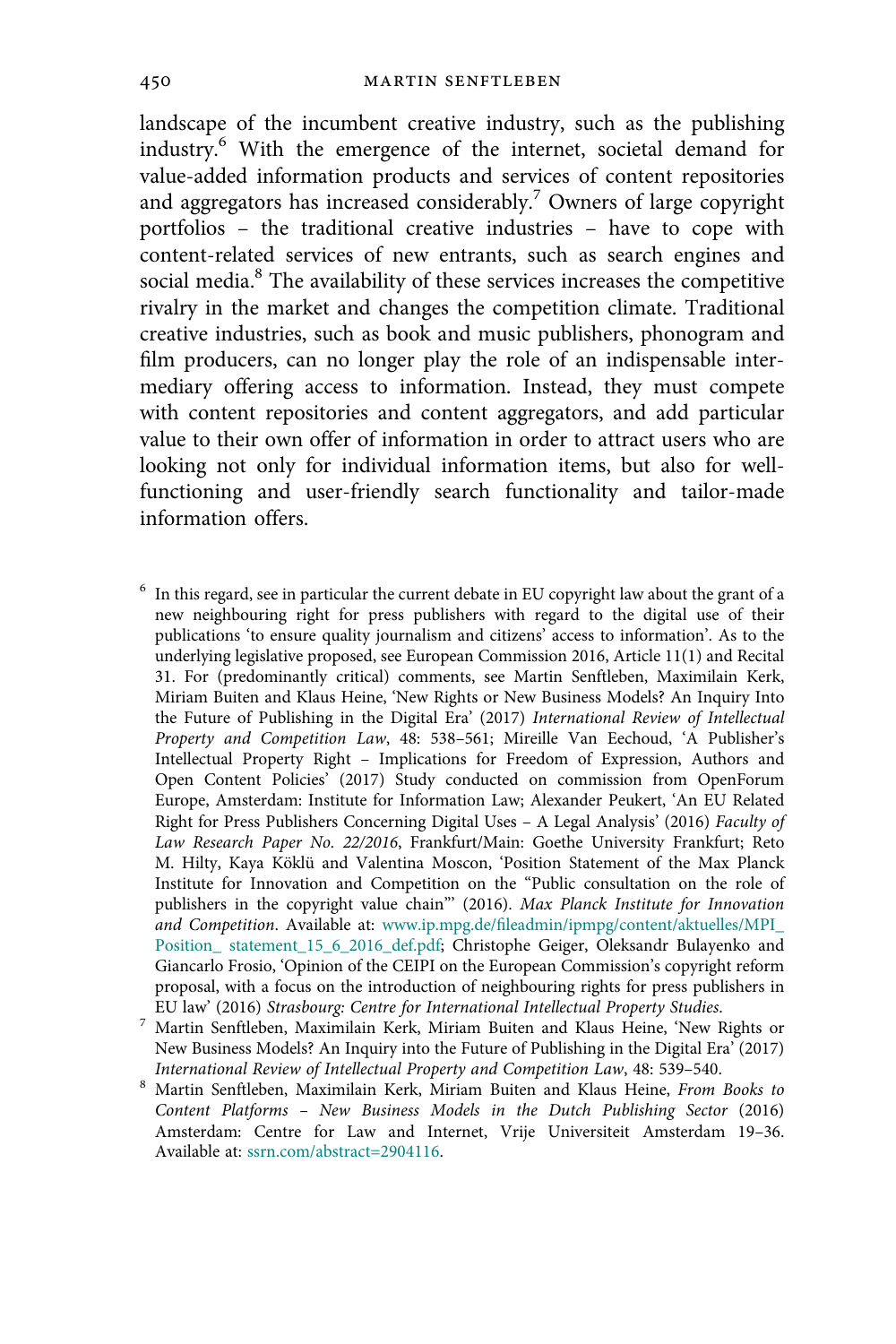Given this fierce competition, the incumbent creative industry may succumb to the temptation to use copyright in books, articles, music, films and photos – indispensable sources of inspiration for new literary and artistic works – as a tool to impede the evolution of the best-functioning and most user-friendly data sorting, evaluation, enrichment and presentation systems. Refusing to provide licences for copyrighted content may hamper the development of an information infrastructure that offers both: the most advanced search and customization technology, and the broadest spectrum of information resources.

To some extent, it may be the task of competition law to serve as an external balancing tool that polices the way in which a copyright owner exercises control over the supply of information by content repositories and aggregators. This does not mean that competition law should erode the exclusive right to copy and disseminate works. However, a competition law investigation may be appropriate when a copyright owner systematically refuses to contribute to content repositories and aggregation systems that offer enhanced access to the cultural landscape and support the creation of new works in this way.

A central hurdle to be surmounted in this context is the traditional market definition used in competition law. As long as the assessment of market power is based on substitutability from the perspective of consumers enjoying a literary or artistic work (consumptive use), copyright to an individual work – or even a portfolio of works – will hardly ever be sufficient to assume a dominant position that could give rise to competition scrutiny. By contrast, an individual work or portfolio of works is not substitutable for a secondary author who looks for sources of inspiration and building blocks for new works (productive use). An analysis based on productive use by secondary authors thus allows a much wider application of competition law instruments to exercise control over licensing practices vis-à-vis content repositories and aggregators.

The remainder of the chapter is organized as follows. The first section traces the conceptual contours of the aforementioned alternative approach, while paving the way for an examination of the potential impact of competition law on licensing practices in the following section. The last section, drawing conclusions, will show that competition law, indeed, could constitute an important external balancing tool in the field of content repositories and content aggregation services.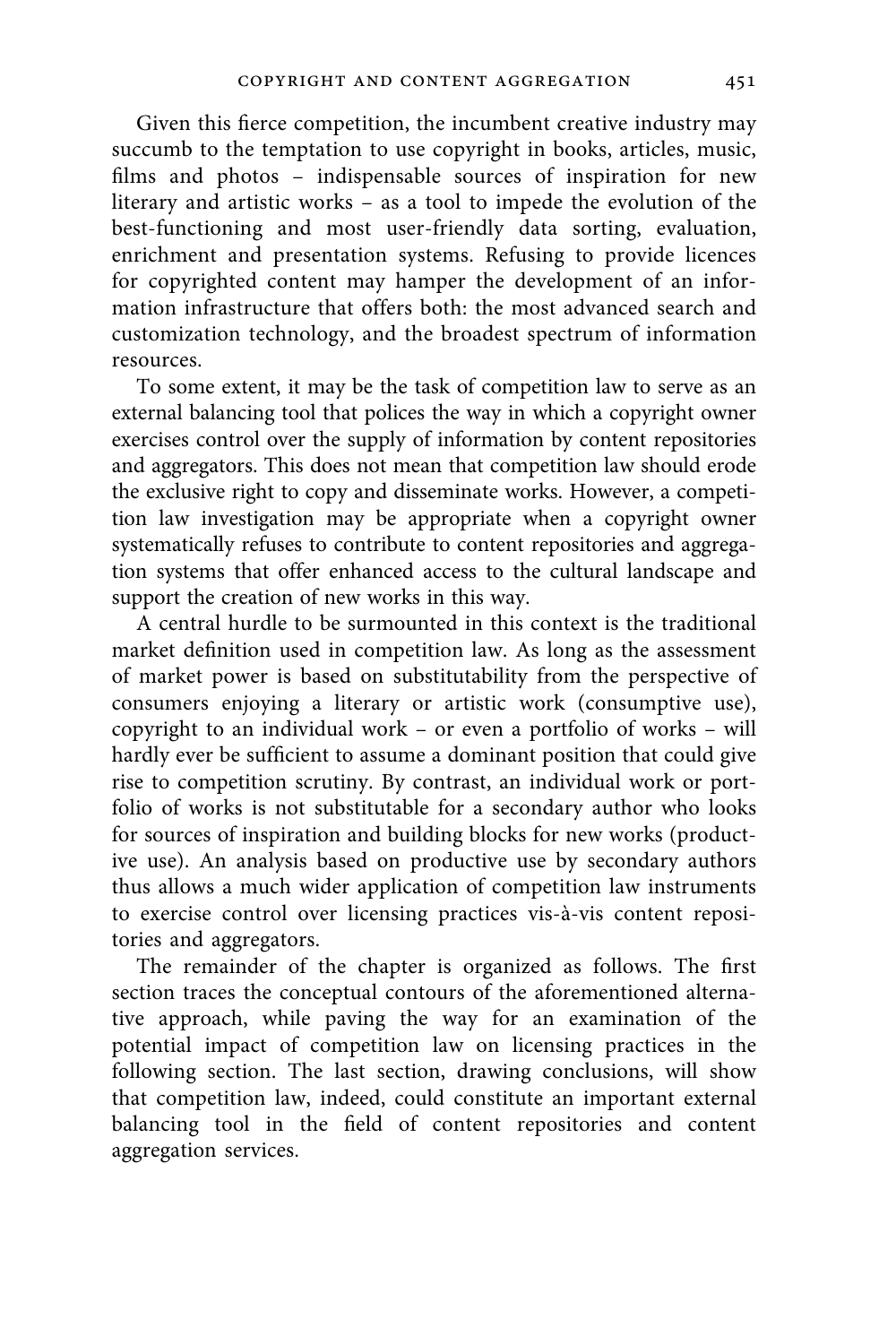#### **Market Definition**

A substantial obstacle to a broader application of competition law in a copyright context is the need to establish that the copyright owner has indeed market power, allowing the erosion of competitive market structures. In the European Union (EU) legislation (which serves as a reference point for the following examination), Article 102 of the Treaty on the Functioning of the European Union (TFEU) reflects this requirement by referring to an abuse of a dominant position:

Any abuse by one or more undertakings of a dominant position within the internal market or in a substantial part of it shall be prohibited as incompatible with the internal market in so far as it may affect trade between Member States.<sup>9</sup>

In this context, market dominance is understood to refer to a position of economic strength which enables an undertaking:

to prevent effective competition being maintained on the relevant market by affording it the power to behave to an appreciable extent independently of its competitors, its customers and ultimately of the consumers.<sup>10</sup>

Evidently, the crux of this definition lies in determining the correct reference point for the assessment: the 'relevant market'. A broad reference point, such as a whole segment of literary or artistic creativity, may allow even powerful market participants to escape more thorough scrutiny in the light of competition law. A narrow reference point, which brings the market for an individual work into focus, will pave the way for relatively strict control under competition law standards. Traditionally, it has been particularly difficult to arrive at this focus on the market for an individual work in copyright cases because literary and artistic productions will often be deemed substitutable from the perspective of consumers.

#### Traditional Focus on Consumptive Use

According to the traditional definition used in EU competition law cases, the relevant product market underlying the investigation comprises 'all those products and/or services which are regarded as interchangeable

<sup>&</sup>lt;sup>9</sup> Article 102 of the Treaty on the Functioning of the European Union (TFEU). Available at:<br>  $\text{eur-lex.europa.eu/legal-content/ENT/?uri=celex%3A12012E%2FTXT}.$ 

<sup>&</sup>lt;sup>10</sup> Case C-85/76, Hoffmann-La Roche v. Commission [1979] ECR 461, paragraph 38.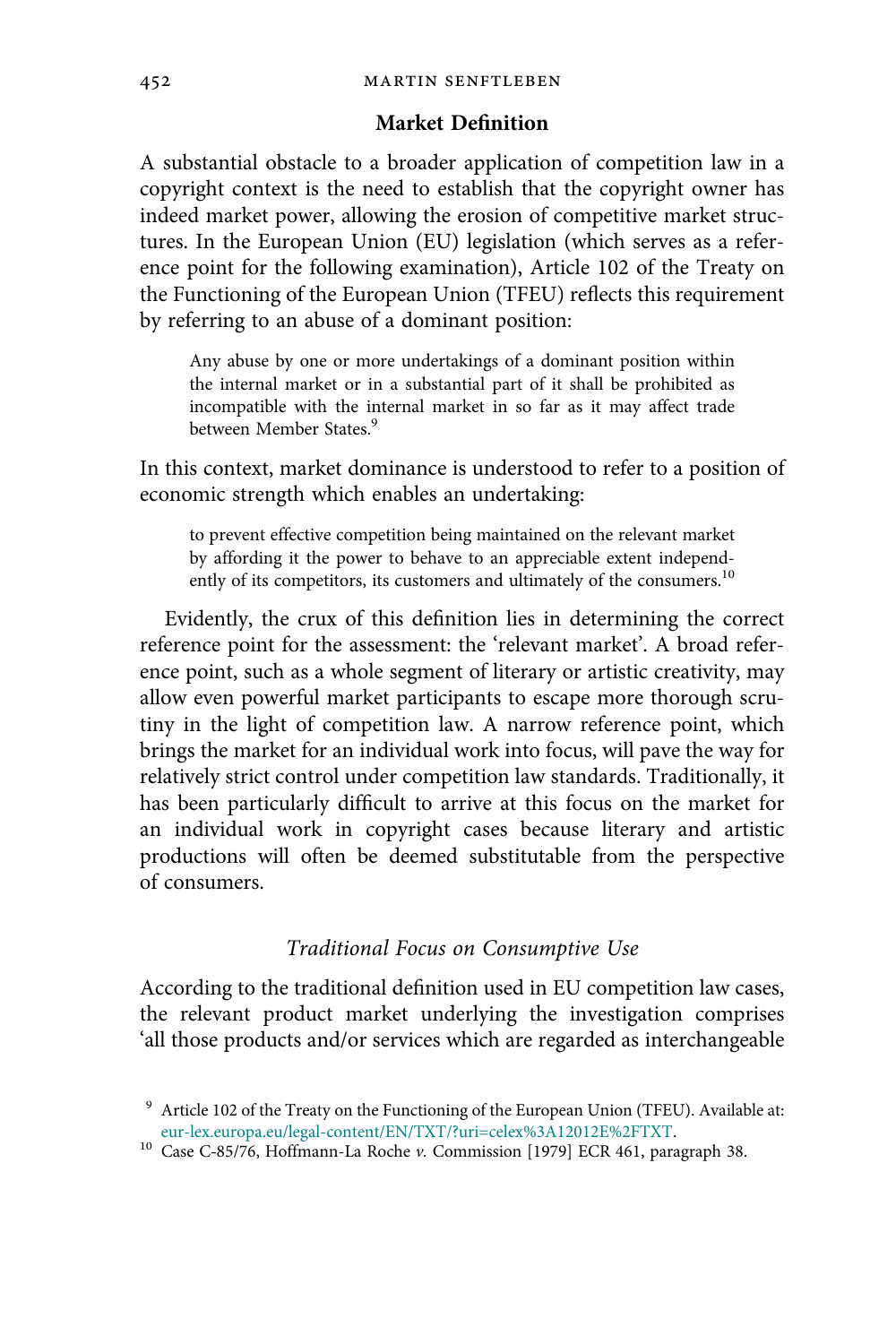or substitutable by the consumer, by reason of the products' characteristics, their prices and their intended use'.<sup>11</sup> In the identification of the relevant market, the question of substitutability thus plays a central role. As the European Commission explains:

for the definition of the relevant market, demand substitution constitutes the most immediate and effective disciplinary force on the suppliers of a given product, in particular in relation to their pricing decisions. A firm or a group of firms cannot have a significant impact on the prevailing conditions of sale, such as prices, if its customers are in a position to switch easily to available substitute products or to suppliers located elsewhere.<sup>12</sup>

In addition to demand-side substitutability, supply-side factors may be taken into account. $^{13}$  In the field of literary and artistic productions, this may include the particular expertise of a record label, book publisher or film producer in a given area, an established reputation, long-standing relations with authors, knowledge of the customer base, and access to sales channels and customers directly.<sup>14</sup> A confinement of the analysis to supply-side substitutability, however, implies a departure from the basic consideration that, because of their elasticity, supply-side factors should only be considered if their effects are 'equivalent to those of demand substitution in terms of effectiveness and immediacy'.<sup>15</sup> Moreover, a focus on supply-side factors may soften the standard of review to such an extent that a dominant position will hardly ever be found.<sup>16</sup> Therefore, demand-side factors offer a more solid basis for the development of an alternative approach seeking to employ competition law as an external instrument to encourage the inclusion of protected works in content repositories and aggregation systems.

<sup>&</sup>lt;sup>11</sup> European Commission, 'Commission Notice on the definition of the relevant market for the purposes of Community competition law' (1997) Official Journal No. C 372, paragraph 7. Available at: [eur-lex.europa.eu/legal-content/EN/TXT/?uri=uriserv:OJ.C\\_](file://users/denisebannerman/Desktop/Anderson%20edited/eur-lex.europa.eu/legal-content/EN/TXT/%3furi=uriserv:OJ.�C_.1997.372.01.0005.01.ENG) [.1997.372.01.0005.01.ENG](file://users/denisebannerman/Desktop/Anderson%20edited/eur-lex.europa.eu/legal-content/EN/TXT/%3furi=uriserv:OJ.�C_.1997.372.01.0005.01.ENG).<br><sup>12</sup> Ibid., para. 13.<br><sup>13</sup> Ibid., para. 20.<br><sup>14</sup> See Commision's decision in COMP/M.3197, *Candover/Cinven/BertelsmannSpringer* 

<sup>(2003)</sup> para. 14–15. Available at: [ec.europa.eu/competition/mergers/cases/decisions/](http://ec.europa.eu/competition/mergers/cases/decisions/m3197_en.pdf) [m3197\\_en.pdf;](http://ec.europa.eu/competition/mergers/cases/decisions/m3197_en.pdf) Commission Decision IV/M.1377, Bertelsmann/Wissenschaftsverlag/ Springer (1999), paragraphss 9–12. Available at: [eur-lex.europa.eu/legal-content/EN/](file://users/denisebannerman/Desktop/Anderson%20edited/eur-lex.europa.eu/legal-content/EN/TXT/HTML/%3furi=CELEX:31999M1377%26from=DE) [TXT/HTML/?uri=CELEX:31999M1377&from=DE](file://users/denisebannerman/Desktop/Anderson%20edited/eur-lex.europa.eu/legal-content/EN/TXT/HTML/%3furi=CELEX:31999M1377%26from=DE). 15 European Commission, above note 11, paragraph 20. 16 Reto M. Hilty, 'Renaissance der Zwangslizenzen im Urheberrecht? – Gedanken zu

Ungereimtheiten auf der urheberrechtlichen Wertschöpfungskette' (2009) Gewerblicher Rechtsschutz und Urheberrecht, 111(7): 639.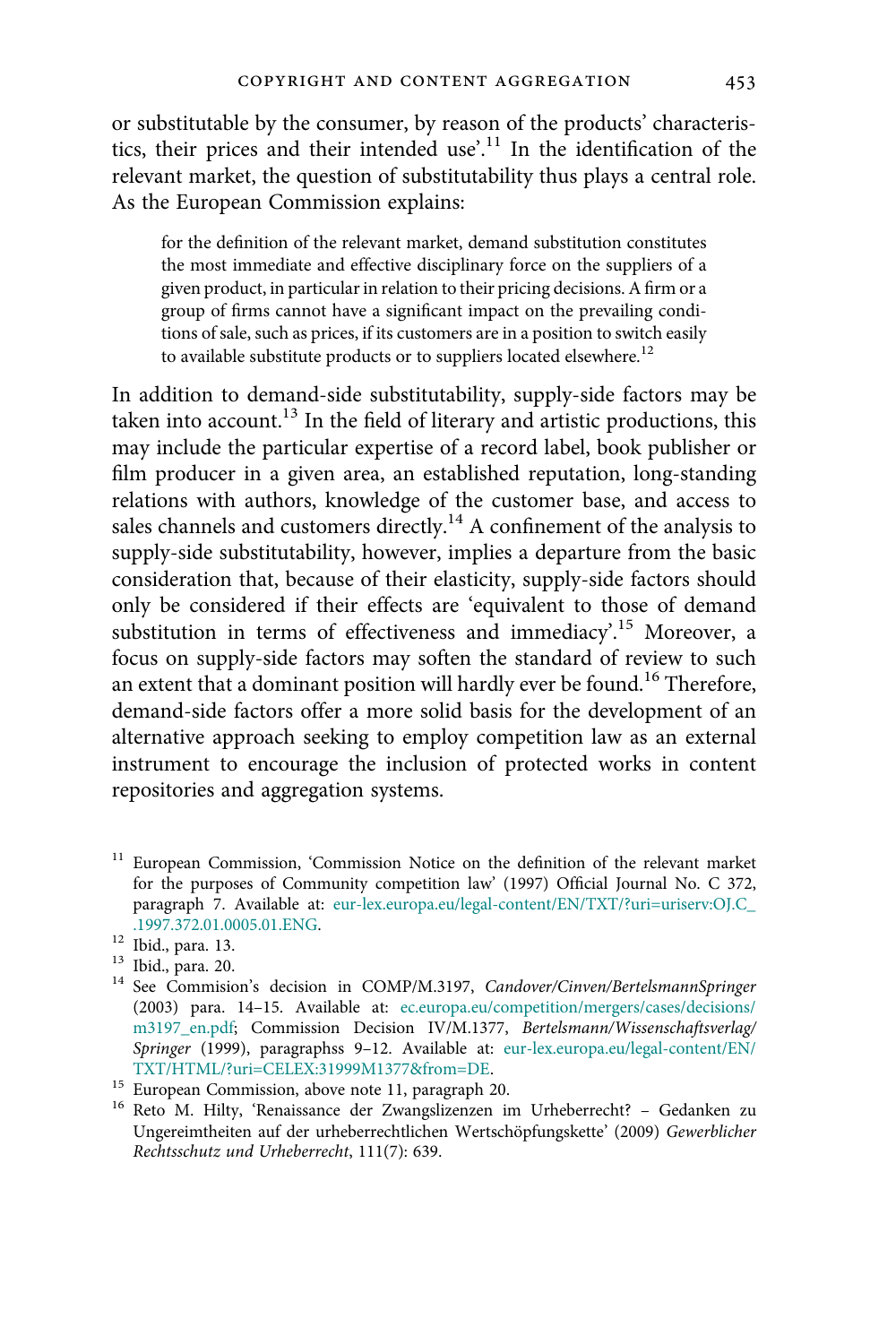Hence, it is of crucial importance to identify the particular problems arising from a demand-based analysis. Josef Drexl describes the dilemma of demand-side substitutability in copyright cases as follows:

Based on the copyright concept of originality, works are certainly different. But this does not mean that they are not substitutable in terms of competition law ... To be substitutes, products do not have to be fully identical. The question rather is whether certain factors become so important that from a consumer's perspective works cannot be considered substitutable. The problem in the entertainment industry is that consumer perceptions are not defined by objective needs – as, for instance, in the case of patented pharmaceuticals – but by highly individual tastes and preferences. For some movie fans, a science fiction film may be a substitute to a love story; for others it is not. This seems to make the application of the concept of demand-side substitutability very speculative and unreliable.<sup>17</sup>

The central problem, therefore, is the absence of objective needs. Consumer tastes may vary considerably. For some consumers, almost every work in a certain category may be substitutable – even bestsellers, literary milestones and unique works of art – while for others hardly any work may be substitutable because of a refined taste. Depending on the degree of sophistication of the consumer group chosen as a reference point, both a considerable degree of substitutability and a very limited degree of substitutability are plausible outcomes of a demand-based inquiry.

Traditionally, however, the competition law analysis does not focus on connoisseurs of a particular work or repertoire. By contrast, importance is attached to consumer surveys on usage patterns and attitudes, data from consumer's purchasing patterns, the views expressed by retailers and, more generally, market research studies submitted by the parties and their competitors to establish whether 'an economically significant proportion of consumers consider two products as substitutable, also taking into account the importance of brands for the products in question'.<sup>18</sup> Hence, the traditional analysis brings a broader consumer group into focus. In many cases, this broader, 'economically significant' group of consumers will be more willing to consider copyrighted works substitutable than an individual aficionado of a given work or repertoire.

<sup>&</sup>lt;sup>17</sup> Josef Drexl, 'Copyright, Competition and Development' (2013) Report by the Max Planck Institute for Intellectual Property and Competition Law at 75. Available at: [www.wipo.int/](http://www.wipo.int/ip-competition/en) [ip-competition/en](http://www.wipo.int/ip-competition/en)/.  $18$  European Commission, above note 11, paragraph 41.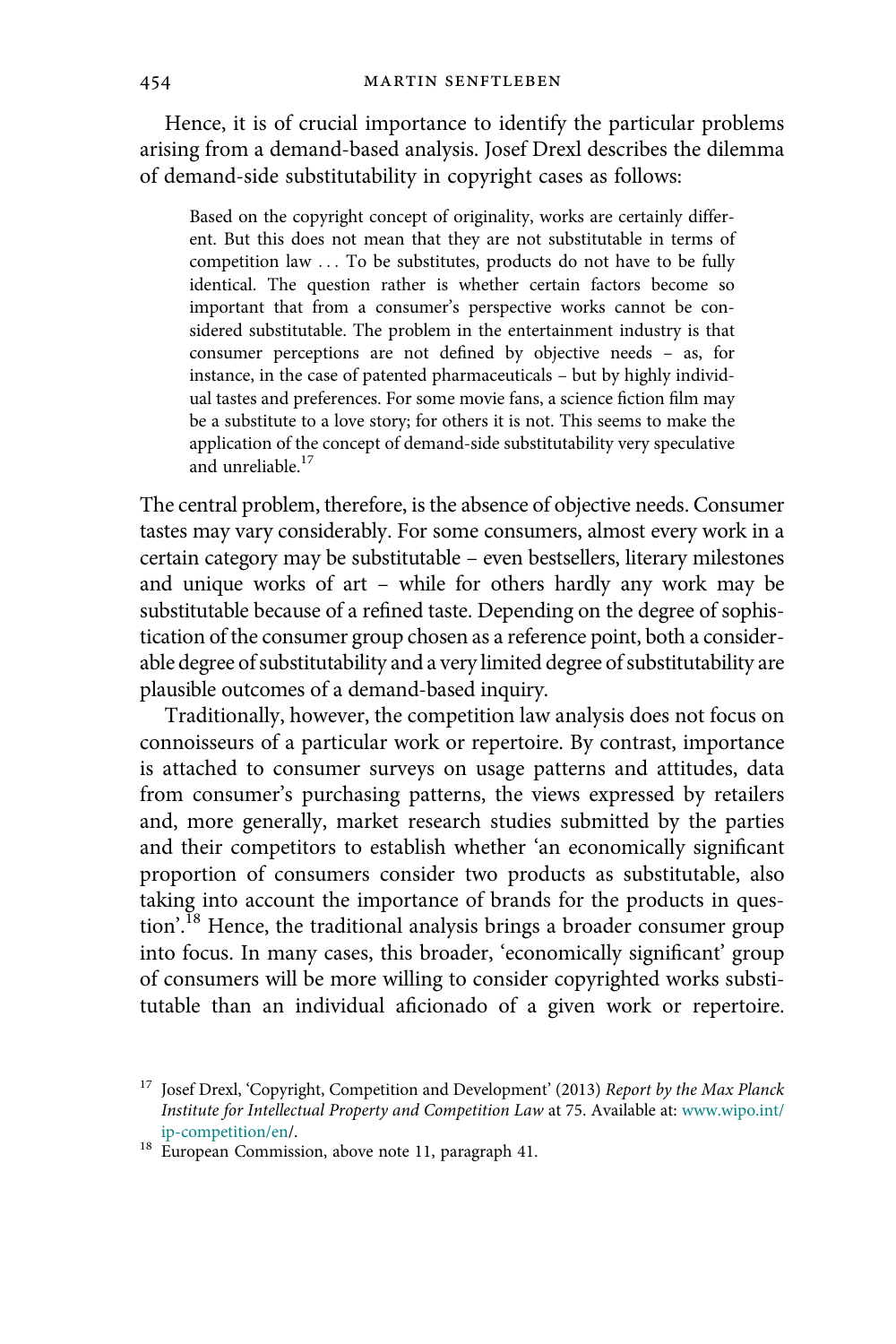The room for exerting competition law control is thus likely to be curtailed in comparison with an analysis based on the refined taste of a connoisseur.

#### Alternative Focus on Productive Use

To broaden the field of application of competition law in copyright cases, it is thus necessary to change the perspective. Instead of considering an 'economically significant proportion of consumers' interested in consumptive use of literary and artistic works, it is preferable – in line with the introductory remarks about copyright as an engine of cyclic cultural innovation – to focus on end users who seek access to protected material for the purpose of finding inspiration for the creation of new literary and artistic works. As a result, an emphasis can be put on the productive study, remix and reuse of pre-existing material for the purpose of cultural follow-on innovation.

This alternative focus on productive reuse corresponds with the societal goals underlying copyright protection. As already explained in the previous section, copyright law is a cyclic inspiration system furthering the incessant process of creation on the basis of pre-existing sources of inspiration.<sup>19</sup> State-of-the-art content repositories and content aggregation services are likely to support this artistic work and contribute to the constant evolution of new literary and artistic material.

From an economic perspective, the resulting need for appropriate licensing schemes can be explained as follows: on one hand, copyright protection generates the economic incentives necessary to achieve the desired production and dissemination of literary and artistic works. At the core of this incentive rationale lies the economic insight that literary and artistic works constitute 'public goods'. Because of non-rivalry in consumption<sup>20</sup> and non-excludability in use,<sup>21</sup> they are unlikely to be created in sufficient quantities in the absence of appropriate incentives. $^{22}$ 

<sup>&</sup>lt;sup>19</sup> See the analysis of research on the social psychology of creativity by Cohen, above note 1 at 154–155.<br><sup>20</sup> Use by one actor does not restrict the ability of another actor to benefit as well.<br><sup>21</sup> Unauthorized parties ('free riders') cannot be prevented from use.<br><sup>22</sup> William Fisher, 'Reconstructing the Fair Us

<sup>1700;</sup> William Landes and Richard Posner, 'An Economic Analysis of Copyright Law' (1989) Journal of Legal Studies, 18: 326; Neil Netanel, Copyright's Paradox (Oxford University Press, 2008), pp. 84–85. The grant of property rights is only one strategy for providing these incentives. A system of public subsidies could solve the problem as well;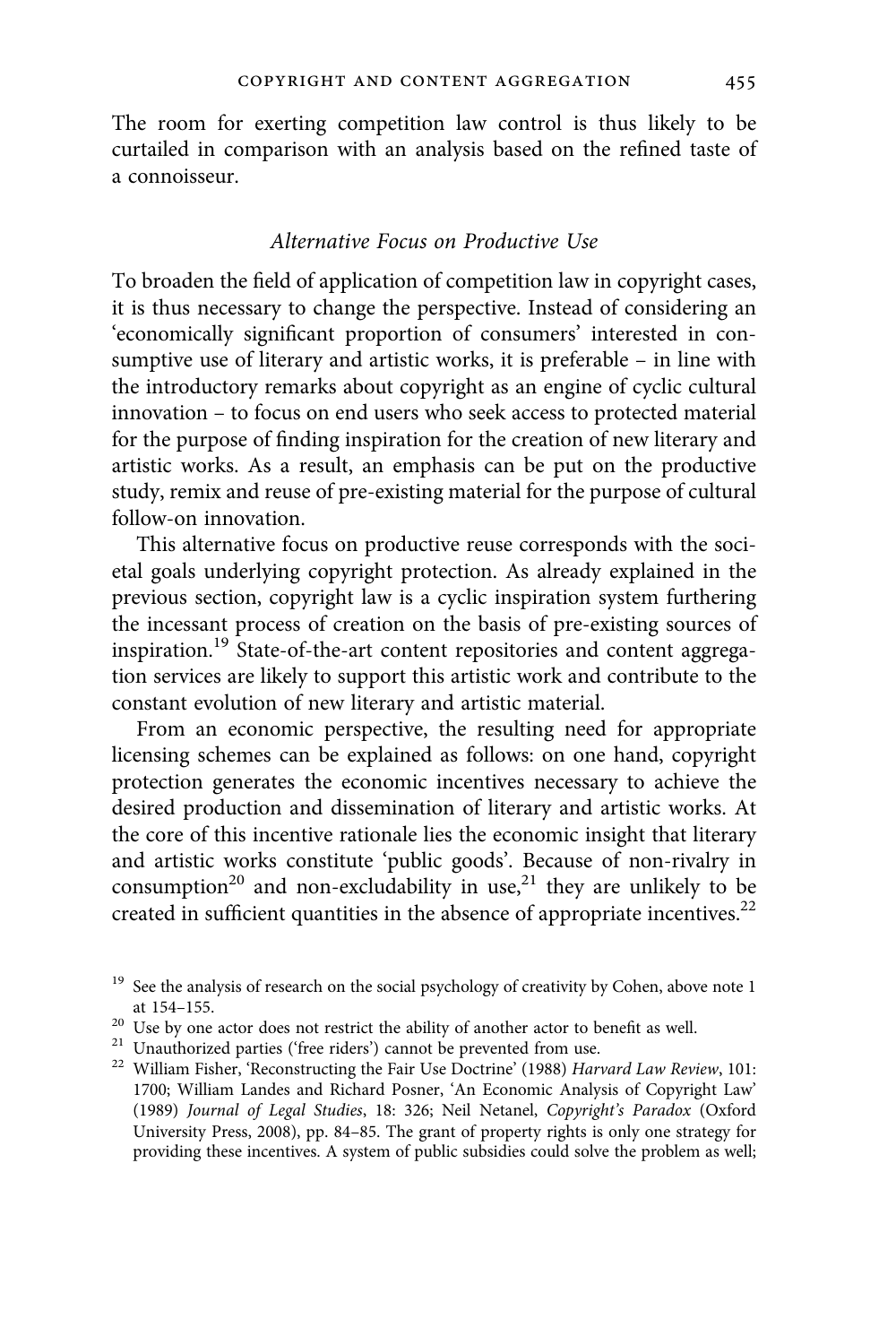On the other hand, however, the grant of exclusive rights as part of a strategy to ensure the required incentives involves considerable costs in terms of access to information and cultural follow-on innovation. Once copyright holders obtain exclusive rights, consumers may be inhibited from access to copyrighted works, and future creators may be inhibited from basing new creations on pre-existing ones. The incentive scheme intended to spur the creation and dissemination of works inevitably becomes a burden on the creation and dissemination of secondary works.<sup>23</sup>

To achieve optimal results for society as a whole, copyright law thus requires a constant effort to strike a proper balance between costs and benefits. As summarized by Guy Pessach, the conceptual contours of protection are to be drawn:

in a manner that concurrently maximizes the incentive for investing resources in the production and dissemination of diversified, socially valued creative works; and to minimize the costs and burdens that copyright imposes on the public and on other creators. $^{24}$ 

Hence it follows that, besides the beneficial effect of copyright (which consists, at least theoretically, of the incentive to create for authors), the detriment to the users of literary and artistic works who have to seek the authorization of the copyright holder must be factored into the equation as well.<sup>25</sup> This detriment to users becomes relevant to authors when they embark on the creation of a new work and require access to pre-existing

Cf. Richard Posner, 'Intellectual Property: The Law and Economics Approach' (2005) Journal of Economic Perspectives, 19:58–59; Steve P. Calandrillo, 'An Economic Analysis of Property Rights in Information: Justifications and Problems of Exclusive Rights, Incentives to Generate Information, and the Alternative of a Government-Run Reward System'

<sup>(1998)</sup> Fordham Intellectual Property Media & Entertainment Law Journal, 9: 301.<br><sup>23</sup> Richard Posner, 'Intellectual Property: The Law and Economics Approach' (2005) Journal of Economic Perspectives, 19: 57; Guy Pessach, 'Copyright Law as a Silencing Restriction on Non-Infringing Materials – Unveiling the Real Scope of Copyright's Diversity Externalities' (2003) Southern California Law Review, 76: 1077. Available at: [dx.doi.org/10.2139/ssrn.354420;](http://dx.doi.org/10.2139/ssrn.354420) Yochai Benkler, 'Free as the Air to Common Use: First Amendment Constraints on Enclosure of the Public Domain' (1999) New York University

 $\emph{Law Review, 74: 392–393.}$ <br/> $^{24}$  Guy Pessach, 'Copyright Law as a Silencing Restriction on Non-Infringing Materials -Unveiling the Real Scope of Copyright's Diversity Externalities' (2003) Southern California Law Review, 76: 1077. Available at: dx.doi.org/10.2139/ssrn.354420.

<sup>&</sup>lt;sup>25</sup> Lloyd Weinreb, 'Copyright for Functional Expression' (1998) Harvard Law Review, 111: 1231; Calandrillo, above note 22 at 304. See in respect of the 'deadweight loss' that results from the grant of exclusive right: Fisher, above note 22, pp. 1700–1702.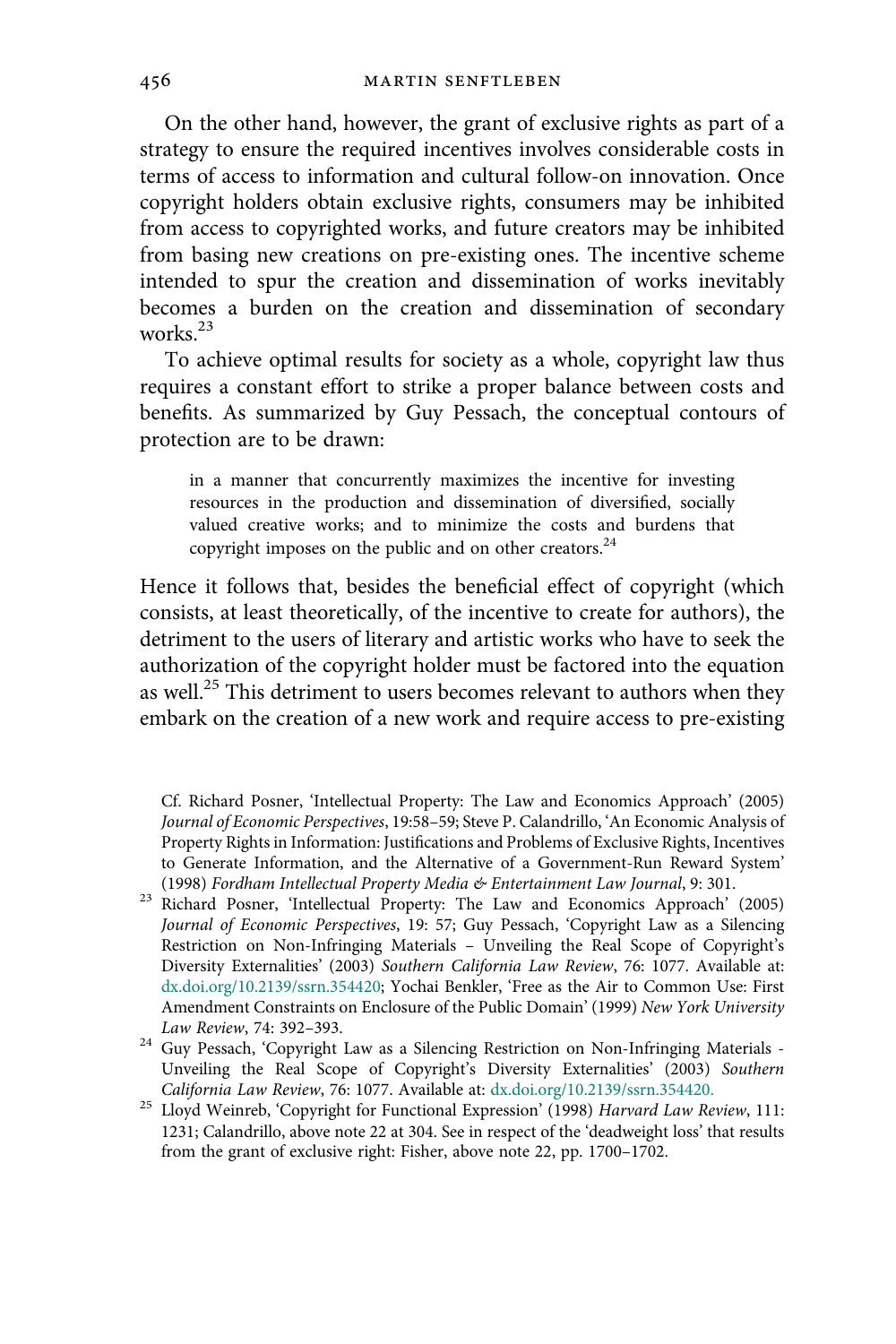works as sources of inspiration and building blocks for their own creativity. It also becomes relevant to content repositories and content aggregators seeking to provide products and services that offer users – including authors turning to the creation of a new work – broad access to the cultural landscape.

In this manner, it makes sense to broaden the perspective when it comes to competition law cases involving copyrighted material. The full potential of competition law to serve as a safeguard against the abuse of exclusive rights relating to literary and artistic works will only come to light when productive use is taken into consideration. The traditional focus on an 'economically significant proportion of consumers' is thus doubtful in copyright cases. Instead, the substitutability of a work or repertoire should be assessed from the perspective of a productive user who seeks access to an existing work because it may be an important source of inspiration for the creation of a new work. In this way, the overarching objective of copyright law – the incessant renewal of the cultural landscape – can be integrated in the competition law analysis, and competition law can be aligned with the rationales of copyright protection.

Interestingly, this shift to a productive use perspective leads to a much less 'speculative and unreliable<sup>'26</sup> outcome of the inquiry into substitutability. As explained, an argument based on substitutes for the consumption of a particular literary and artistic work misses the point because it does not focus on the needs of authors seeking to use pre-existing material for the purpose of creating new works. It is not the vulnerability of the process of consumption but the vulnerability of the process of production that must be considered when assessing the potential corrosive effect of the abuse of a dominant position in the field of copyrighted material.

With regard to this production perspective, Bourdieu's aforementioned sociological analysis of the field of literary and artistic production again offers an important insight: it would be wrong to assume substitutability of literary and artistic works in the context of the production of new works.27 His analysis shows that the room for the evolution of new directions in the creation of literature and art depends on the range of options that is available in the light of positions that have already been taken by previous creators.<sup>28</sup> For a new generation of authors to

<sup>&</sup>lt;sup>26</sup> Drexl, above note 17, p. 75.<br><sup>27</sup> Bourdieu, above note 5.<br><sup>28</sup> Ibid., p. 370.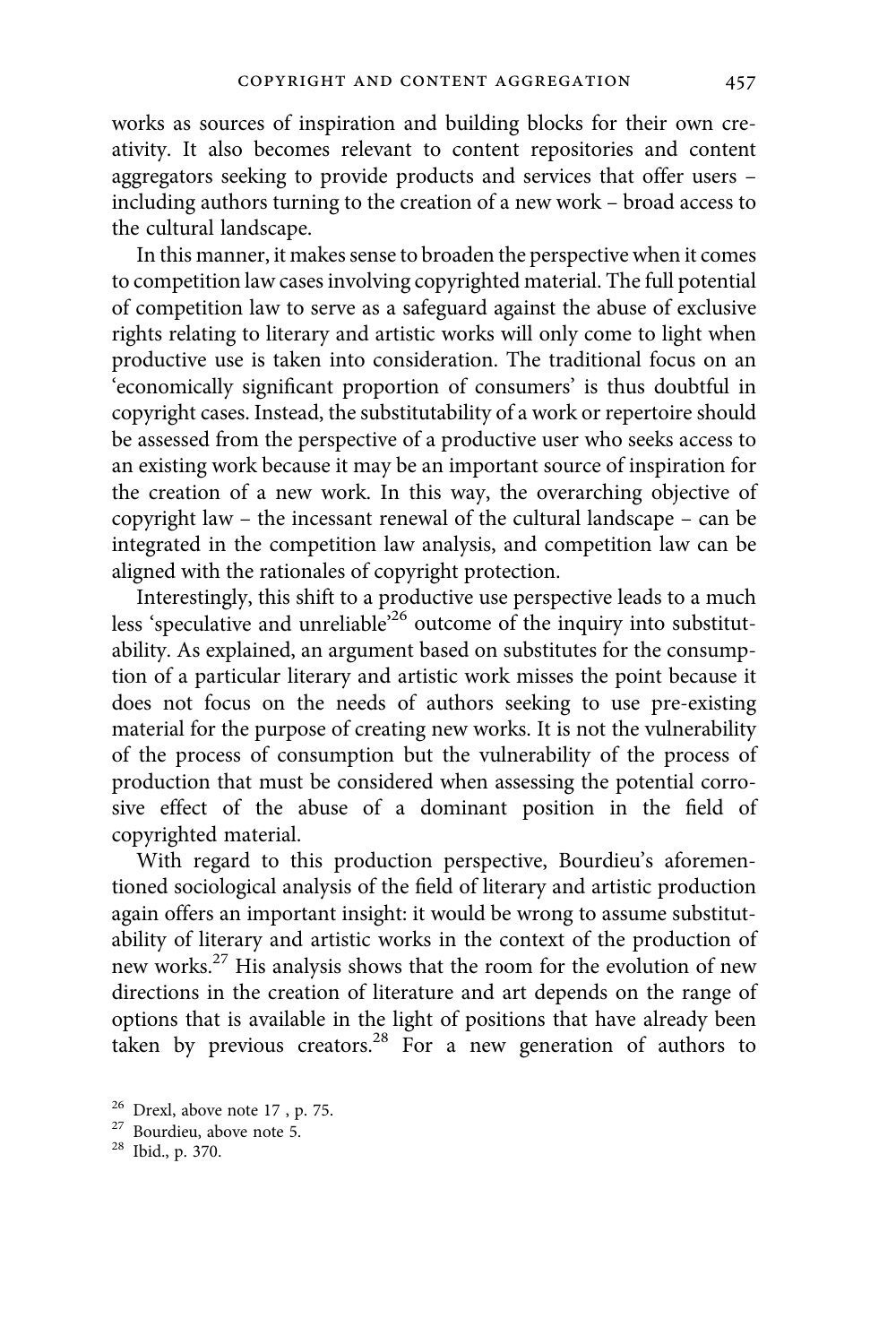challenge the leading avant-garde, it must detect the structural gaps within the texture of already known literary and artistic positions. It must formulate an alternative position against the background of the weaknesses and contradictions of the present state of the art.<sup>29</sup> The positions that have already been taken in the literary and artistic field thus determine the room for new positions and new impulses for the creation of literary and artistic works. In other words, all taken positions predetermine the room available for cultural follow-on innovation.<sup>30</sup>

For an author seeking to formulate a new literary or artistic position in the light of a position reflected in a particular pre-existing work, this has far-reaching consequences. If the work is not available for this purpose, the envisaged cultural innovation step will simply not take place. Hence, every pre-existing literary or artistic position that is not available for cultural follow-on innovation reduces the range of options which later generations of authors have at their disposal to find and formulate new positions. It can thus be said that every literary and artistic work that is unavailable because of the abuse of a dominant position on the market for literary and artistic works reduces the resources available for cultural follow-on innovation and, potentially, thwarts the evolution of a new work.

### Resulting Concept of Relevant Market

Practically speaking, this insight need not lead to the conclusion that, by definition, every literary or artistic work is non-substitutable and constitutes a relevant market of its own when it comes to the assessment of market dominance. By contrast, an individual work can only be deemed a separate market if it is clear, from the outset, that the work will be indispensable for the creation of a particular new work.<sup>31</sup> Considering the creative process leading to a new work, however, this focus on a particular pre-existing work is likely to arise only at the final stage of making the new work. As long as an author is in the preparatory phase of exploring sources of inspiration to identify a potential catalyst that could serve as a basis for the creation of a new work, it is crucial to have access to a broad repertoire of works that may potentially offer the required creative stimulus.

<sup>&</sup>lt;sup>29</sup> Ibid., pp. 372 and 379–380.<br><sup>30</sup> For examples in the field of literature and music, ibid., pp. 379–384.<br><sup>31</sup> Reference to 'single source' situation, as described by Hilty.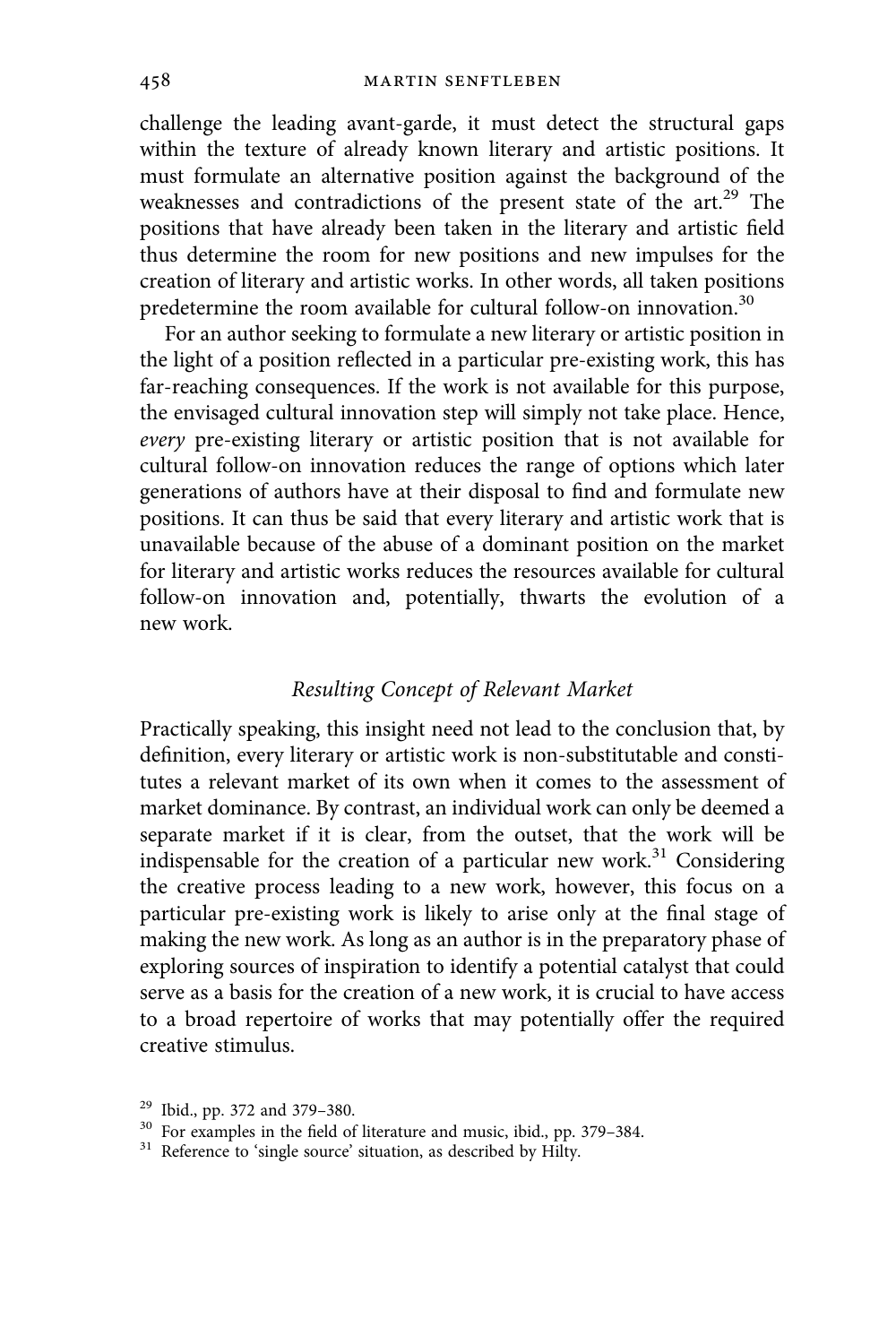Hence, the creative process remains 'speculative and unreliable' at least to some extent. Nonetheless, the outlined production perspective allows a more concrete delineation of the relevant market. Taking the needs of a secondary creator as a starting point instead of aligning the inquiry with the consumption patterns and preferences of the end consumer, the relevant market can be described as the pool of works that might function as a source of inspiration for the particular type of literature or art of the secondary author concerned: jazz music in the case of a jazz composer, scientific publications in the case of an academic writer, comic books in the case of a comic-strip artist, or horror movies in the case of a director in this film genre.

This is not to say that artists only look for inspiration in their own field of creativity. By contrast, they may have a particular interest in other disciplines. The potential contribution of sources of inspiration outside their own discipline, however, does not seem concrete and foreseeable enough to justify their inclusion in the determination of the relevant market. This is different in the case of pre-existing works in the same field of literary or artistic production. A contribution to the creation of a new work belonging to the same discipline seems much more likely. Apart from mere inspiration, this contribution may consist of an example of a particular technique or style. Within the relevant field of creativity, each individual repertoire of works can then be deemed non-substitutable because it is not foreseeable which collection of pre-existing works contains the required creative input for the creation of a new work.

Non-substitutability is thus to be assumed with regard to all repertoires of creative sources that could potentially become important for the creative activities of an individual author in a particular field of literature or art. Apart from the exceptional case where an individual work appears non-substitutable from the outset, each collection of potential sources of inspiration thus forms an individual relevant market. Each collection can be deemed non-substitutable from the perspective of the secondary author.

This approach to the identification of the market relevant to the dominance analysis is not entirely new. In Candover/Cinven/ Bertelsmann-Springer,<sup>32</sup> a case concerning market concentration in the academic and professional publishing sector as a consequence of a

 $32$  COMP/M.3197, Candover/Cinven/BertelsmannSpringer, above note 14.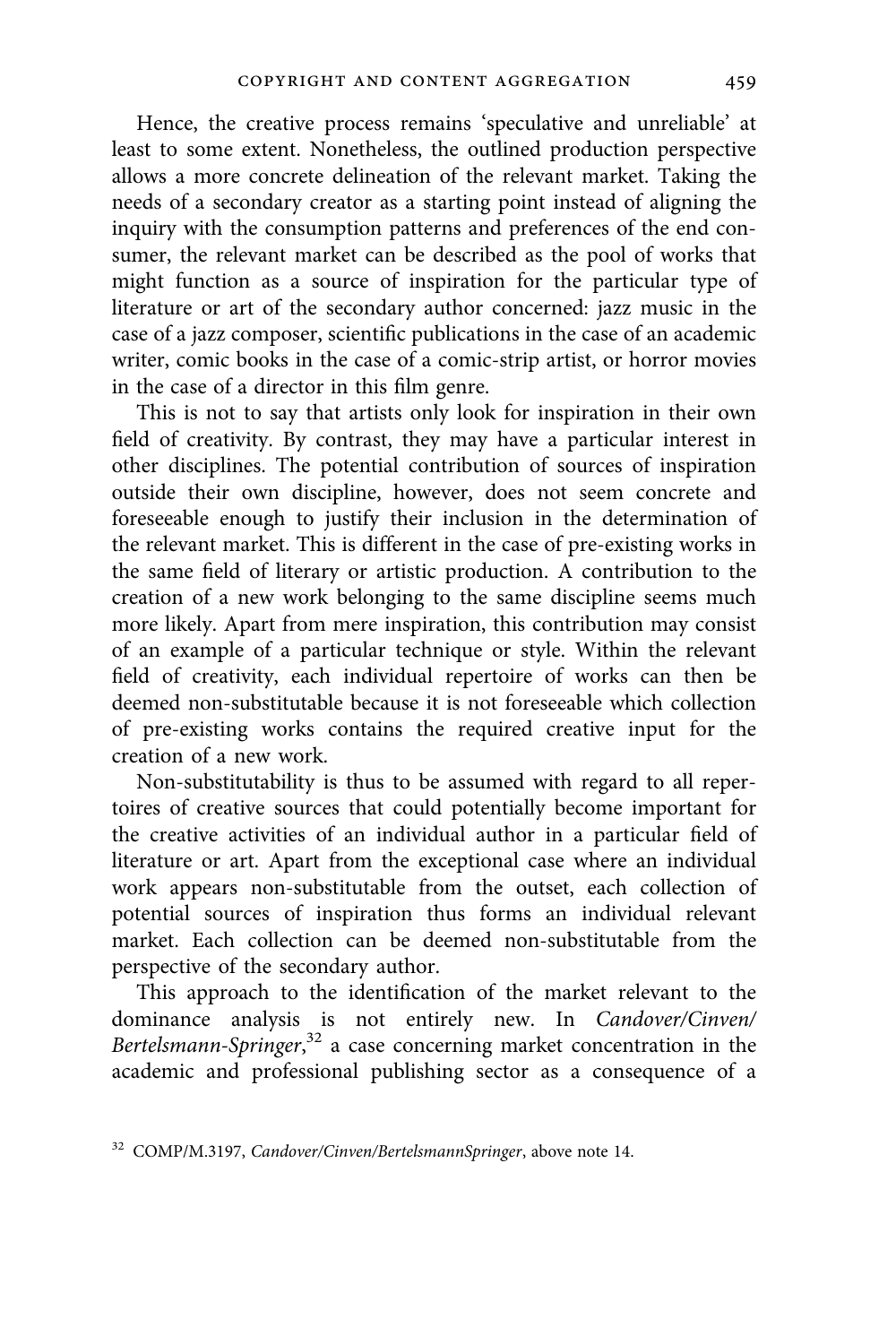proposed merger, the European Commission came close to the outlined approach by explaining:

From a demand-side point of view, it is rare that two different publications be viewed as perfect substitutes. There usually are differences in the coverage, comprehensiveness and content provided by two different publications. From the point of view of functional interchangeability, two different publications could hardly be regarded as substitutable by the end-users, the readers. This applies to publications pertaining to different areas of professional publishing and addressed to different customer groups as well as within professional categories. Therefore, Consumers will rarely substitute one publication for another in reaction to their relative prices. In this case, a strict demand approach would lead to the definition of a multitude of relevant markets of imprecise boundaries and small dimensions. This would not allow to properly assess the competitive relations between the different publishers and the impact of the notified merger on competition.<sup>33</sup>

This statement points in the direction of distinguishing between various, relatively small markets and potentially even distinguishing between markets for individual works. Given this fragmentation of the reference point for the assessment of market dominance, the Commission rejected this approach in Candover/Cinven/BertelsmannSpringer. It feared that, at least in the context of merger control, the 'multitude of relevant markets' would not allow an appropriate appreciation of market power. Preference was therefore given to an analysis based on supply-side considerations.<sup>34</sup>

#### **Refusal to License**

In Candover/Cinven/BertelsmannSpringer, this rejection of the demandside approach seemed understandable. In fact, supply-side factors, such as the aforementioned criteria of a particular expertise, an established reputation, long-standing relations with authors, knowledge of the customer base, and access to sales channels and customers directly, may allow a better assessment of the potential corrosive effect of a merger.<sup>35</sup> However, the same caution seems unnecessary in other cases, such as a refusal to license. When it comes to the question whether a refusal to license amounts to an abuse of a dominant position in the marketplace, the focus on each individual repertoire in a given area of literary and

<sup>&</sup>lt;sup>33</sup> Ibid., paragraph 13.<br><sup>34</sup> Ibid., paragraph 14.<br><sup>35</sup> Ibid., paragraphs 14–15; Commission Decision IV/M.1377, above note 14, paragraphs 9–12.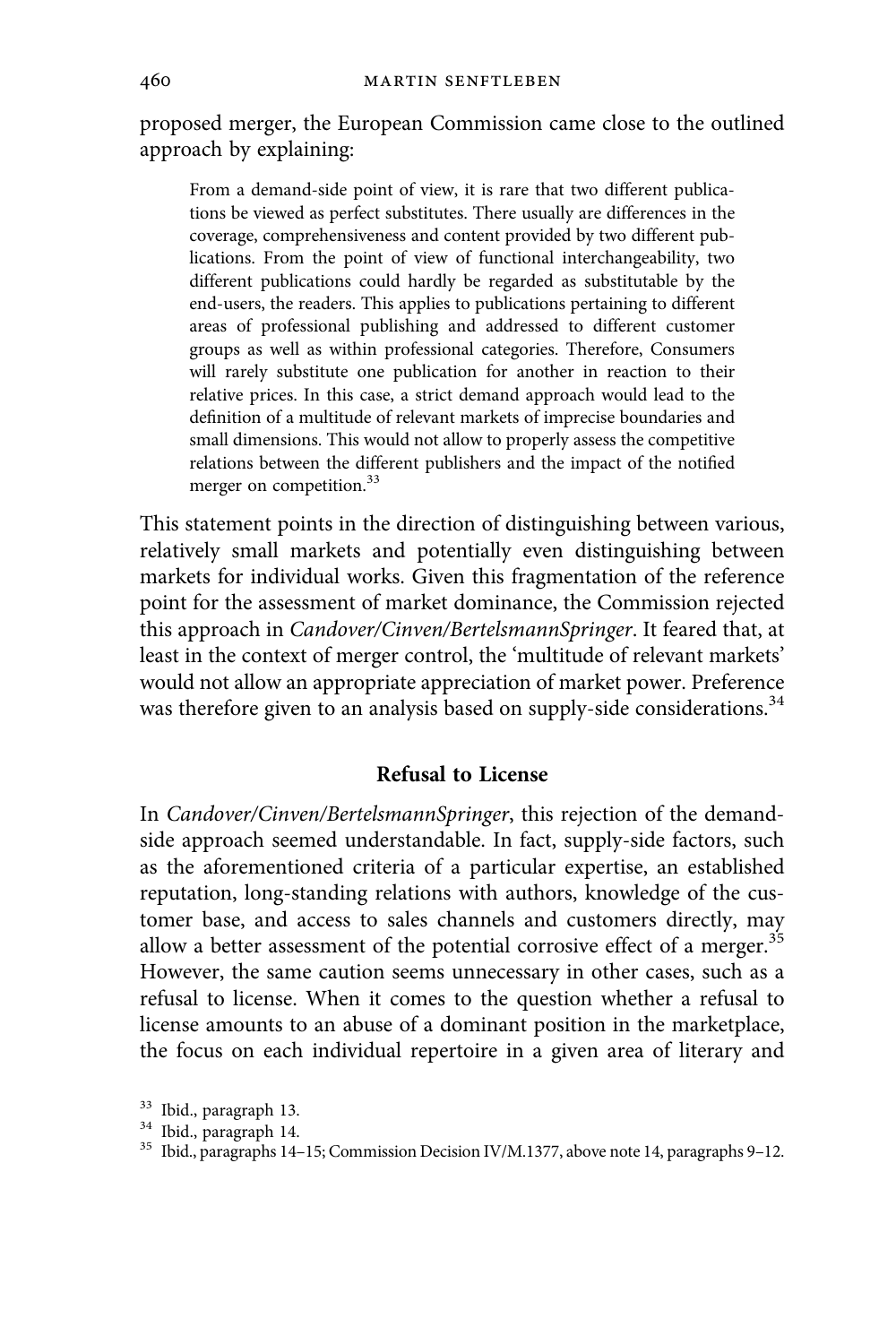artistic creativity can pave the way for an improvement of the overall information infrastructure that is available for secondary authors and cultural follow-on innovation.<sup>36</sup>

#### Special Responsibility as a Starting Point

To achieve this result, the special responsibility of the right holder vis-àvis the dominated market can serve as a useful starting point. Matthias Lamping described this responsibility as follows:

The mere fact that there are no or at least no substantial competitors does not oblige the monopolist to create competition at the expense of its wellacquired market position. However, despite the lack of actual competition, the dominant company will be expected to behave as if it were operating in a perfectly competitive market environment. This includes not only its general responsibility towards satisfying market needs but also its pricing and innovation behaviour. If not only competition by imitation but also competition by substitution is eliminated, as is the case where an intellectual property right constitutes an indispensable facility, it follows that the right holder must either himself exploit the market opportunities protected by the intellectual property right or enable others to do so. If he fails on both ends, competition law must intervene.<sup>37</sup>

When each individual repertoire of literary and artistic works is seen as a non-substitutable, indispensable facility, this special responsibility thus imposes the obligation on the right holder to offer sufficient access to the repertoire for the purpose of productive reuse: the right holder must either himself exploit the market opportunity to offer an information infrastructure that allows secondary authors to study the pre-existing repertoire and find sources of inspiration for the creation of a new work, or enable others to do so and develop appropriate information portals.

<sup>&</sup>lt;sup>36</sup> See broad discussion about refusal to license as an abuse of market dominance in Matthias Lamping, 'Refusal to Licence as an Abuse of Market Dominance – From Commercial Solvents to Microsoft', in R.M. Hilty and K.-C. Liu (eds), Compulsory

Licensing – Practical Experiences and Ways Forward (Springer, 2015). <sup>37</sup> Lamping, above note 36, p. 133; B. Conde Gallego, 'Die Anwendung des kartellrechtlichen Missbrauchsverbots auf "unerlässliche" Immaterialgüterrechte im Lichte der IMS Health-und Standard-Spundfass-Urteile' (2006) Gewerblicher Rechtsschutz und Urheberrecht – Internationaler Teil , 55: 27–28; Josef Drexl, 'Intellectual Property and Antitrust Law: IMS Health and Trinko – Antitrust Placebo for Consumers Instead of Sound Economics in Refusal-To-Deal Cases' (2004) International Review of Intellectual Property and Competition Law, 35: 806–807.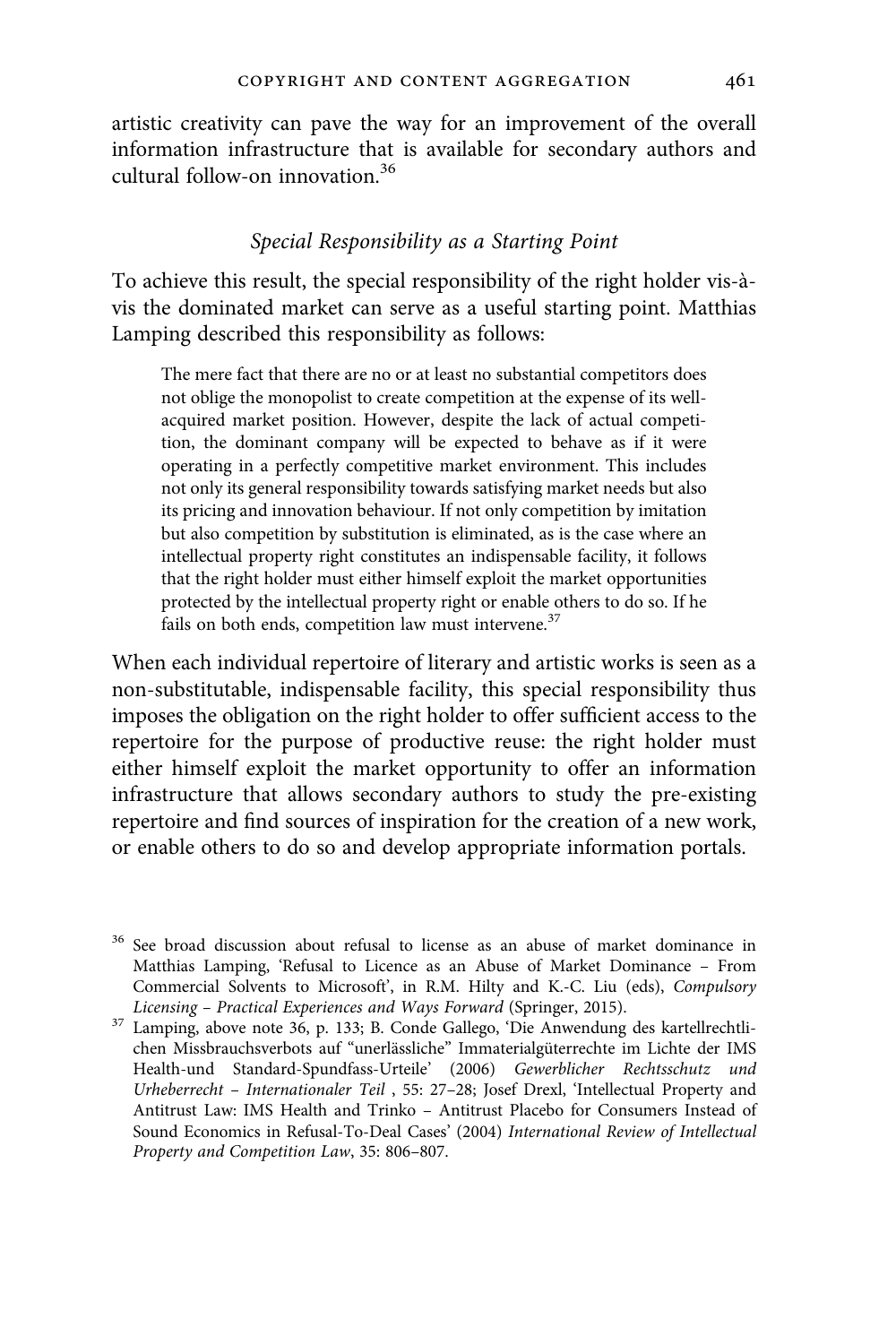To escape the verdict of an abuse of dominant position, the right holder is thus bound to refrain from behaviour that blocks access to the non-substitutable repertoire at issue. As a sword of Damocles, the assumption of special responsibility following from the copyright holder's dominant position can have the effect of spurring investment in modern access and supply tools. In case of reluctance to support the development of a modern information infrastructure, the right holder would have to fear that competition law will intervene and pave the way for a broader dissemination of the repertoire.

# Support of Content Aggregation Services

More concretely, the special responsibility following from the identification of individual collections of works as relevant markets for the assessment of market dominance implies an obligation to play an active role in the development of content repositories and aggregation services. This particular aspect of a collection of works constituting an indispensable facility is often underlined with regard to scientific publications. Josef Drexl, for example, refers to library services in this context:

Yet there are cultural and creative products where one can seriously consider whether a certain product constitutes a proper market. One example of this may be scientific journals, access to which is indispensable both for the author of an article who depends on access to the journal for his academic career and scientific academic libraries and institutes for which the subscription of such 'must-have' journals is mandatory.<sup>38</sup>

The above-described dominance analysis based on the needs of secondary authors allows the generalization of this statement: not only in the area of scientific journals but also in other areas of literary and artistic production, it can be assumed that a given repertoire of works that may offer impulses for cultural follow-on innovation is indispensable both for secondary authors and for content repositories and aggregators in the literary and artistic sector concerned.

This broadened obligation to support the activities of content repositories and aggregators can also be placed in the context of the refusal-tolicense criteria developed by the Court of Justice. In IMS Health,<sup>39</sup> the Court explained that the refusal to grant a licence, even if it was the act of

<sup>&</sup>lt;sup>38</sup> Drexl, above note 17, p. 42; Hilty, above note 16, p. 639.<br><sup>39</sup> Case C-418/01, IMS Health *v*. NDC Health [2004] ECR I-5039.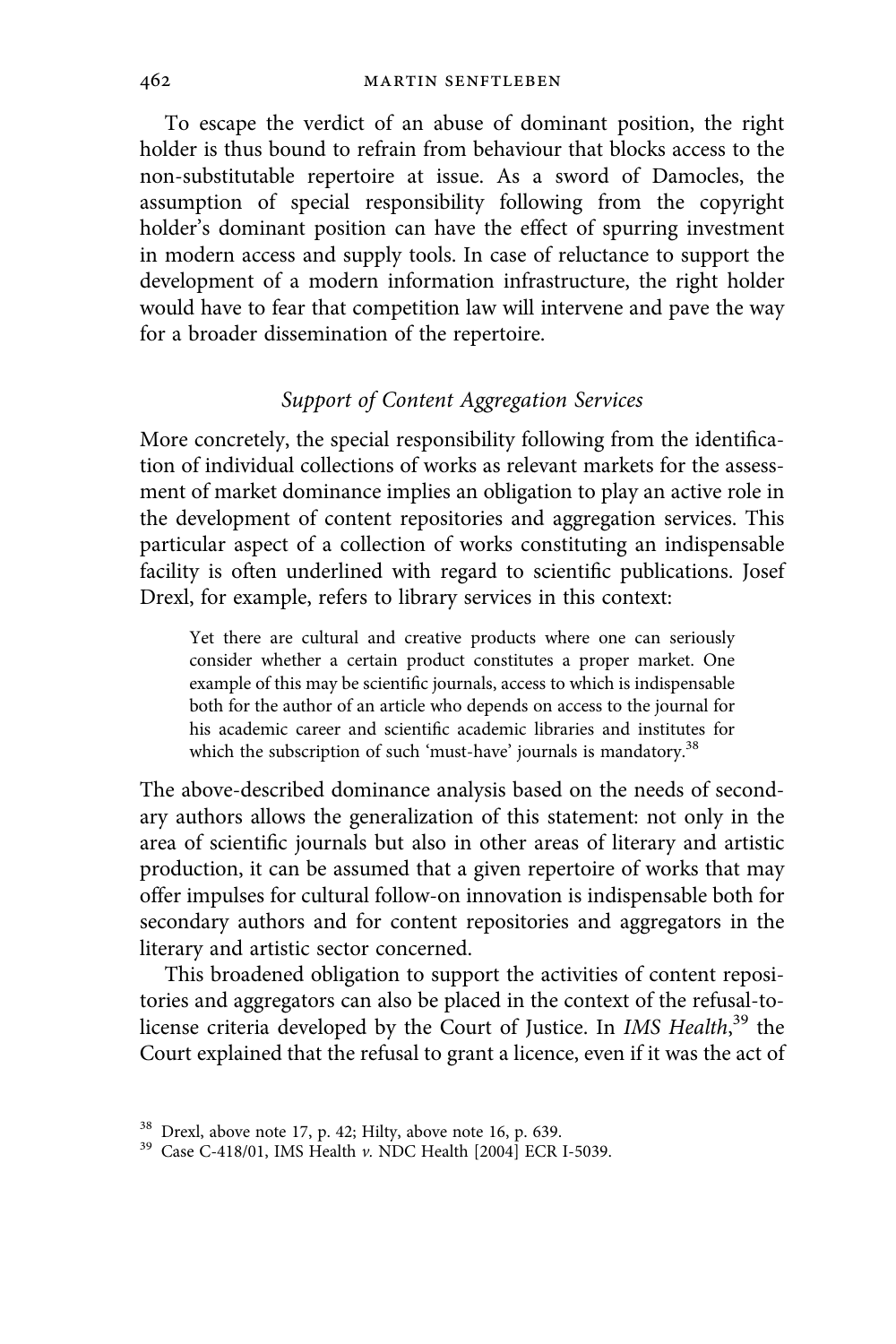an undertaking holding a dominant position, could not in itself constitute abuse of a dominant position. Only in exceptional circumstances did the exercise of copyright amount to abusive conduct.<sup>40</sup> Such exceptional circumstances came to the fore where the refusal to grant a licence prevented the emergence of a new product for which there was potential consumer demand, the refusal was not justified by objective considerations and it was likely to exclude all competition in the secondary market. $41$ 

#### New Product Requirement

In general, content repositories and aggregators in the field of literary and artistic works may be described as providers of information platforms that offer an overview of works in a particular area of creativity. They add value by combining as many available repertoires as possible. As a result, they support the activities of secondary authors embarking on the creation of a new work. They offer unprecedented – and thus 'new' – possibilities of browsing and identifying pre-existing works that may contain the required creative input for the envisaged new work. Within this broad understanding of relevant activities, the products of content repositories and the services of content aggregators may range from the provision of direct access to a wide variety of works stemming from different copyright owners, as in the case of libraries, to mere listings and short indications of the contents of works from diverse sources, as in the case of (dedicated) search engines.

Quite clearly, these new products – information repositories and aggregation systems – can function as catalysts for creative processes by bringing pre-existing works to the attention of secondary authors – works that may otherwise have been overlooked. It thus seems safe to assume that there is 'potential consumer demand' in the sense of the first condition developed by the Court of Justice in IMS Health - at least when 'consumer demand' is understood as 'secondary author demand' in line with the focus on cultural follow-on innovation underlying the present inquiry. It also seems clear that the emergence of new information repositories and information search engines will often depend on licences. A library can hardly offer direct access to a wide variety of works stemming from different copyright owners if it cannot obtain the

 $40$  Ibid., paragraphs 34–35.<br> $41$  Ibid., paragraph 38 and operative part.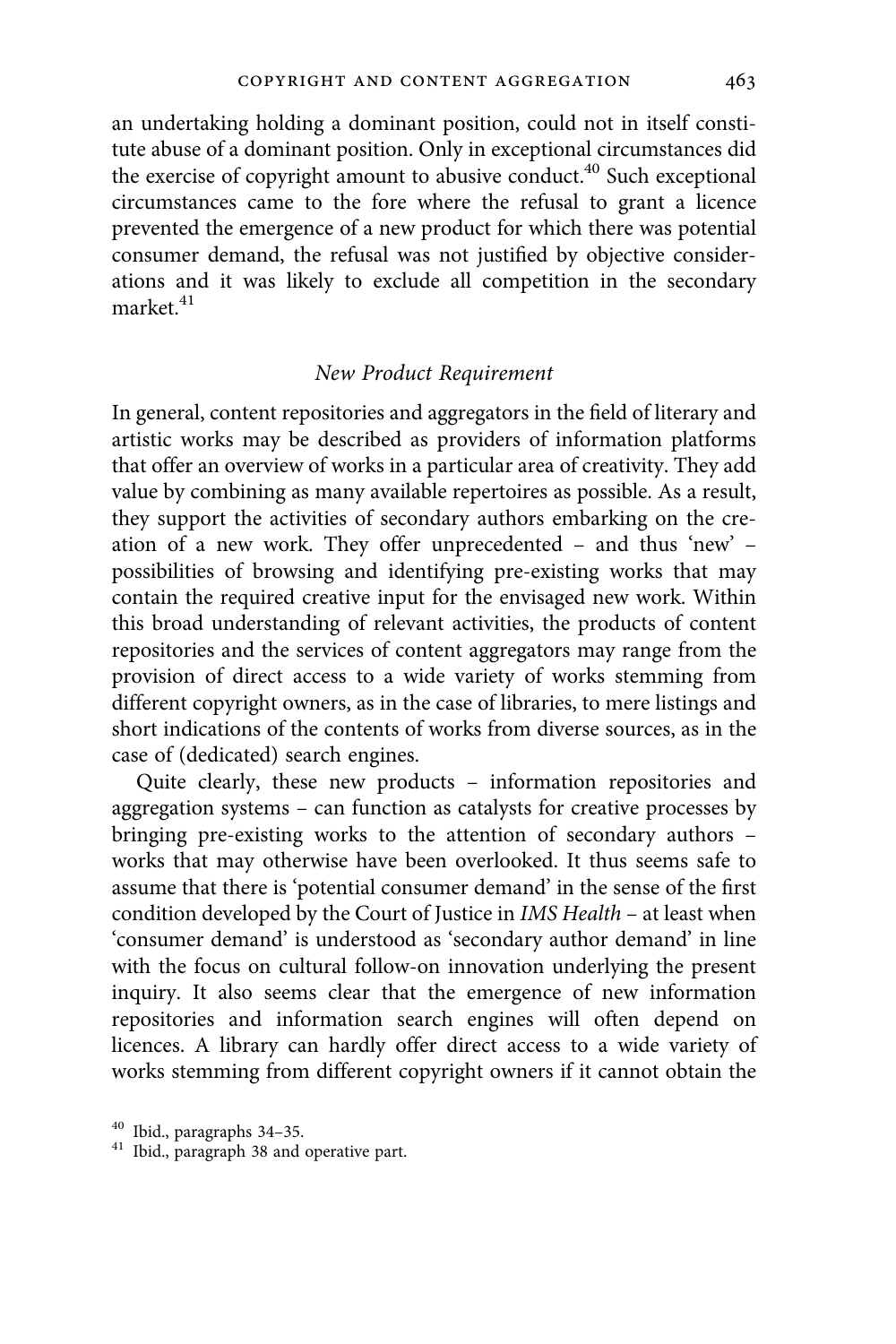necessary licences. Similarly, a search engine may have difficulty justifying the display of content snippets in the case of literary works, or entire works in the case of artworks, on the basis of copyright limitations, an implied licence or a liability privilege.<sup>42</sup> Decisions on image search services illustrate the complexity of the legal framework in which content aggregators may have to operate.<sup>43</sup>

To a certain extent, the situation is comparable with the facts underlying the Magill decision of the Court of Justice.<sup>44</sup> At the time of the Magill judgment, no comprehensive weekly television guide was available on the market in Ireland or in Northern Ireland. Each television station published a television guide covering exclusively its own programmes and claimed copyright protection for its own weekly programme listings to prevent their reproduction by third parties.<sup>45</sup> Against this background, the Court of Justice confirmed that the application of competition law was legitimate to allow the emergence of a comprehensive weekly television guide which Magill sought to publish.<sup>46</sup>

In this vein, it can be argued that it should be possible to invoke competition law to ensure that copyright owners do not prevent the emergence of rich and diverse information repositories and aggregation systems capable of satisfying the information needs of secondary authors in a given area of literary or artistic creativity. Even if each copyright owner offers a repository or search function in respect of its own repertoire of pre-existing works, secondary authors seeking to find creative source material for a new work would still be deprived of an information platform providing an overview of a wide variety of preexisting repertoires stemming from different copyright owners.

To further the evolution of content repositories and aggregators, it thus makes sense to expose copyright holders to the risk of competition law imposing an obligation to grant a licence. It is to be considered in this context that the underlying concept of 'refusal to license' includes not only an outright refusal – general unwillingness to grant a licence – but also the constructive refusal where contractual terms and conditions offered by the

<sup>42</sup> Martin Senftleben, 'Breathing Space for Cloud-Based Business Models – Exploring the Matrix of Copyright Limitations, Safe Harbours and Injunctions' (2013) Journal of

Intellectual Property, Information Technology and E-Commerce Law, 4: 87–103. <sup>43</sup> Martin Senftleben, 'Internet Search Results – A Permissible Quotation?' (2013) Revue

<sup>&</sup>lt;sup>44</sup> C-241/91 P and C-242/91 P, *Magill TV Guide/ITP, BBC, and RTE* [1995] ECR I-743.<br><sup>45</sup> Ibid., para. 7. 46 Ibid., para. 91.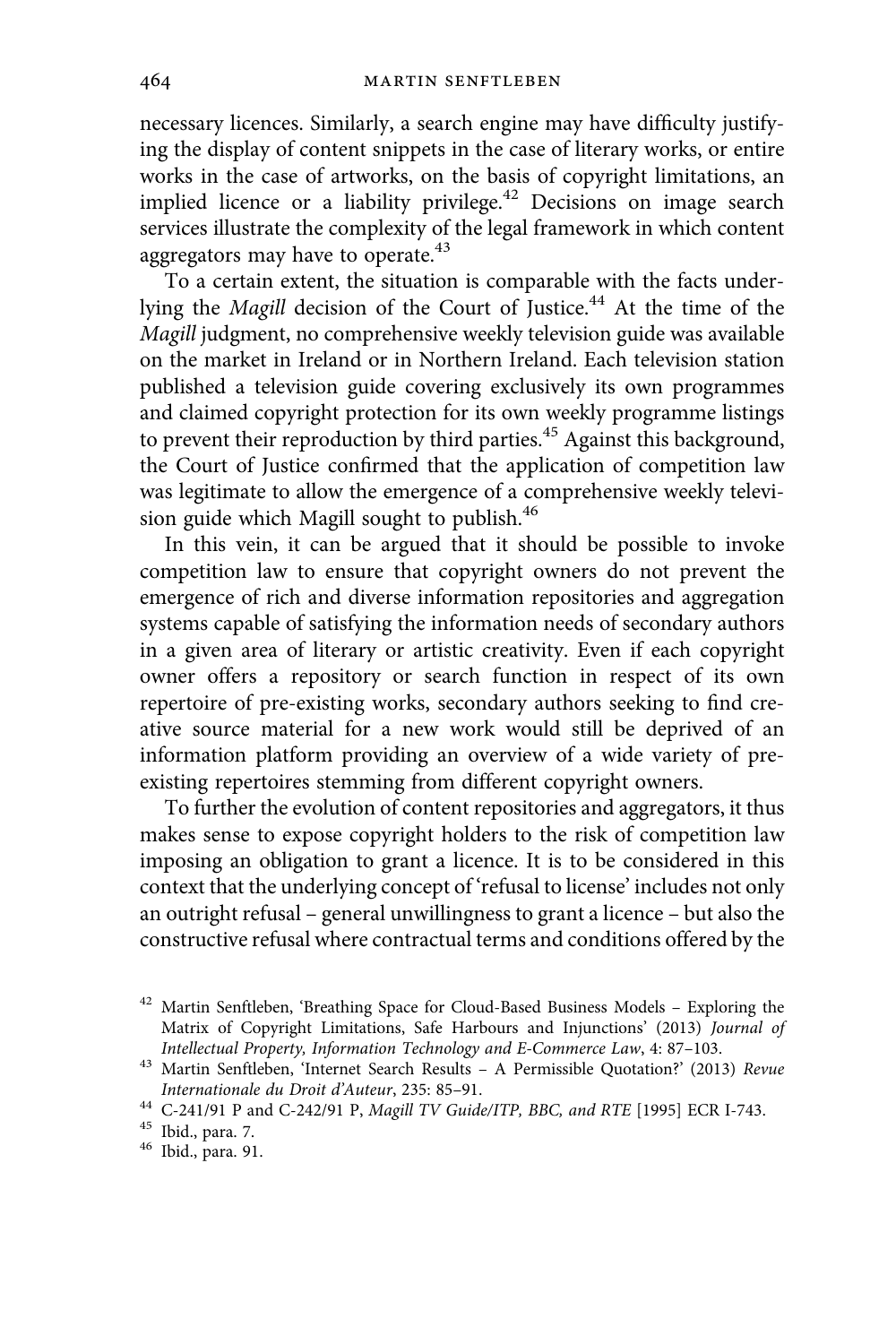right holder are too burdensome to be acceptable. The Damocles sword of a competition law intervention is thus likely to have a desirable, disciplining effect on the licensing practices of copyright owners.

### No Objective Justification

The second condition in the test following from IMS Health is the absence of an objective justification for the refusal of a licence. $47$ Despite the dominant position which a right holder has in respect of a collection of pre-existing literary or artistic works, a refusal to license may be admissible if it serves a legitimate objective that is in the public interest, such as a public health objective or the protection of consumers. A refusal to license is also admissible when it constitutes legitimate business behaviour.<sup>48</sup> This can be understood to prevent an overbroad application of competition law constraints. While the copyright owner may be under an obligation to grant a licence, this does not imply that he must accept whatever terms and conditions the prospective licensee considers appropriate. With regard to search engine services, the case Innoweb v. Wegener,<sup>49</sup> for instance, sheds light on the outer limits of inroads into exclusive rights which the right holder would have to accept. The case concerned a so-called 'meta search engine' bundling offers of second-hand cars that could be found on several online sales platforms. Offering this overview of available second-hand cars, Innoweb reduced the need to visit the individual source websites, such as Wegener's online database of second-hand cars. Nonetheless, Innoweb was reluctant to pay for the use of source data stemming from Wegener's platform.<sup>50</sup> Against this background, the Court of Justice underlined the legitimate interest of the right holder to recoup investment:

That activity on the part of the operator of a dedicated meta search engine such as that at issue in the main proceedings creates a risk that the database maker will lose income, in particular the income from advertising on his website, thereby depriving that maker of revenue which should have enabled him to redeem the cost of the investment in setting up and operating the database. $51$ 

<sup>&</sup>lt;sup>47</sup> IMS Health, above note 39, paragraph 38.<br><sup>48</sup> Lamping, above note 36 , p. 139.<br><sup>49</sup> Case C-202/12, Innoweb BV *v.* Wegener ICT Media BV, Wegener Mediaventions BV [2013] ECLI:EU:C:2013:850. <sup>50</sup> Ibid., paragraphs 8–14. <sup>51</sup> Ibid., paragraph 41.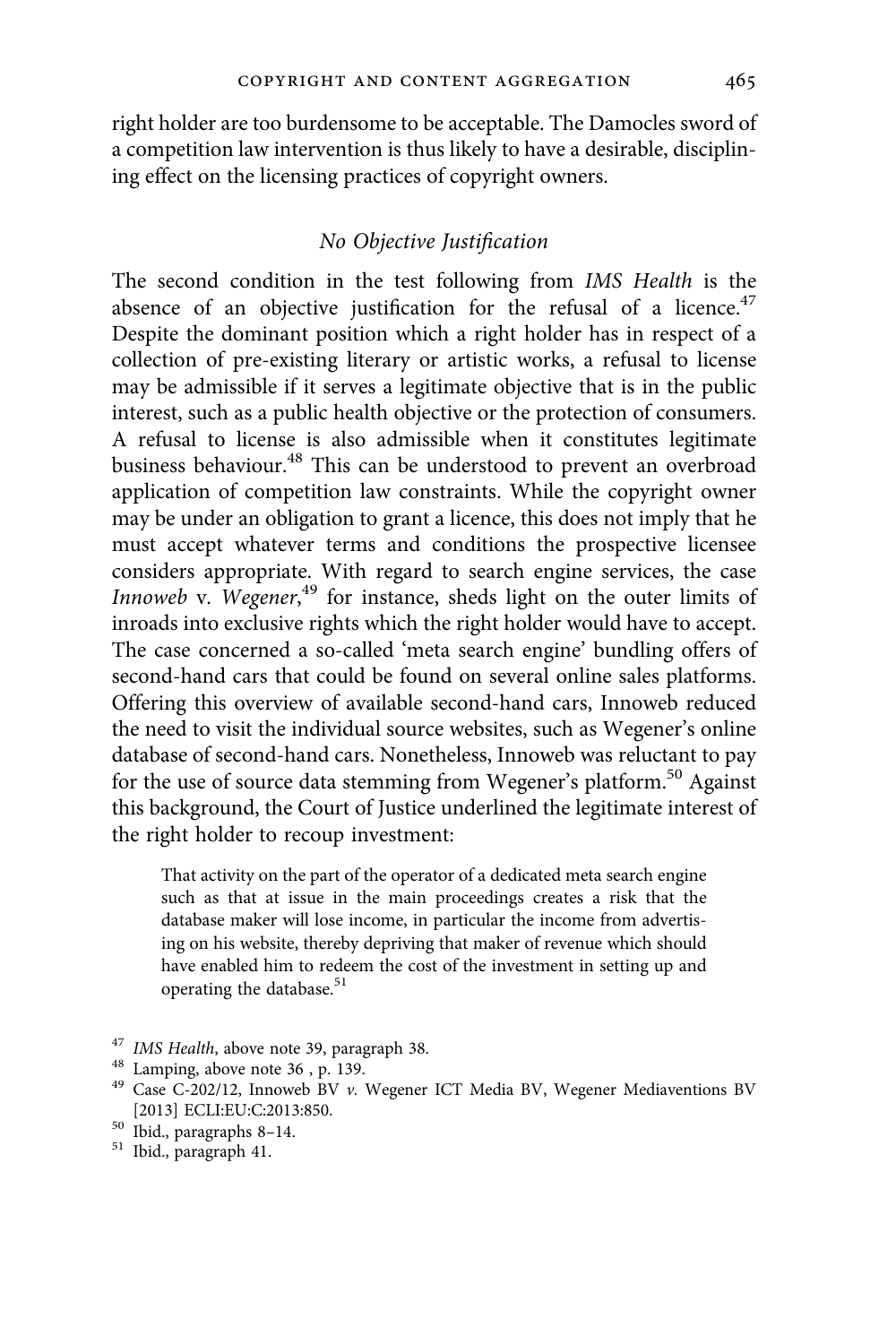If this rule is applied to copyright cases by analogy, the copyright owner thus has a legitimate interest in redeeming the investment made in his repertoire of pre-existing literary and artistic works. The obligation to grant a licence which may result from the application of competition law must not frustrate the business activities of the copyright owner altogether. Hence, there is no obligation to accept a licence not offering a fair remuneration for the investment made by the copyright owner. In a case trespassing this threshold of fair remuneration, the right holder would have an 'objective justification' to deny the conclusion of a licensing agreement in spite of his dominant position with regard to a nonsubstitutable repertoire of works.

#### Market Leveraging

The final condition in the test following from IMS Health raises the question of market leveraging. Asking whether the refusal to license would exclude 'all competition in a secondary market', <sup>52</sup> the Court of Justice, on its merits, requires an inquiry into whether the right holder obtains an unjustified competitive advantage because the refusal to license allows him to extend his dominant position to a downstream market that is economically self-contained. The crucial question, then, is whether the market opportunities in the secondary market can still be seen as part of the specific subject matter of the intellectual property at issue, or rather as an incidental by-product of the exclusive rights of the right holder.<sup>53</sup>

At least with regard to content repositories, this is a delicate question. On the one hand, the control over the reproduction and dissemination of literary and artistic material clearly constitutes the very substance of copyright. Insofar as content repositories offer direct access to preexisting works (as in the case of libraries), the refusal to license, therefore, does not appear as an attempt to exclude competition on a downstream market. The copyright owner does not seek to expand its dominant position to a further, dependent market. By contrast, the refusal to license

<sup>&</sup>lt;sup>52</sup> IMS Health, above note 39, paragraph 38 and operative part.<br><sup>53</sup> Lamping, above note 36, pp. 133–134; Karl-Nikolaus Peifer, 'Das Territorialitätsprinzip im Europäischen Gemeinschaftsrecht vor dem Hintergrund der technischen Entwicklungen' (2006) Zeitschrift für Urheber- und Medienrecht: 7; T. Dreier, 'Primärund Folgemärkte', in G. Schricker, T. Dreier and A. Kur (eds), Geistiges Eigentum im Dienste der Innovation (Nomos, 2001), pp. 53, 60 and 70–71.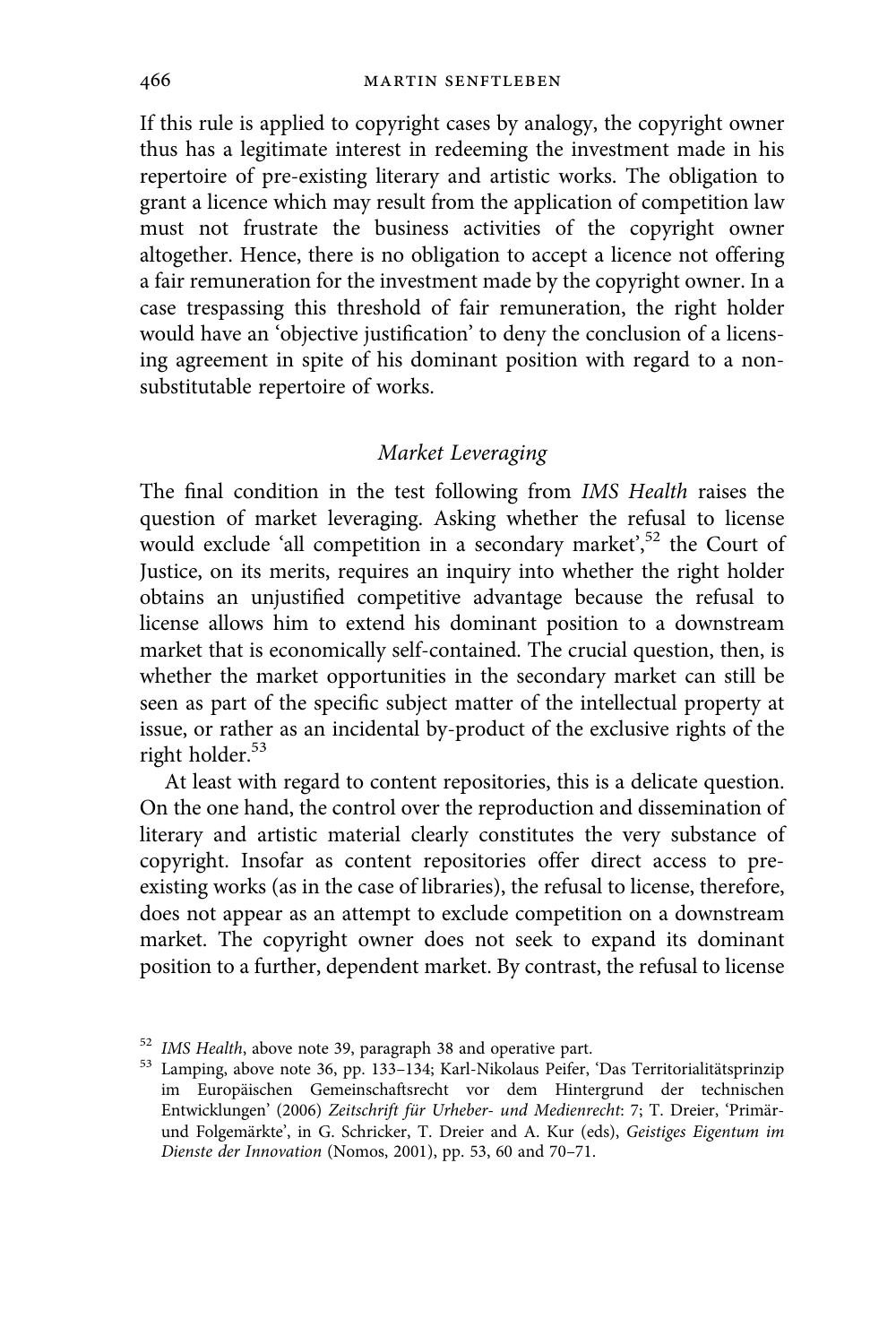reflects the aim to keep control over the primary market for the repertoire of works at issue. The copyright owner seeks to prevent a content repository from providing a substitute for his own offer of literary and artistic works.

On the other hand, the development of an information platform offering a rich and diverse overview of available resources for cultural follow-on innovation can also be qualified as a downstream product with added value. The copyright owner can hardly claim that this additional product still belongs to the specific subject matter of his copyright. Copyright relates to a literary or artistic work as such. It offers an exclusive right to exert control over the use of this specific cultural creation. This does not imply control over related information platforms which integrate repertoires from diverse sources and offer browsing and search functions with regard to individual works enjoying copyright protection. Viewed from this perspective, the possibility to integrate a wide variety of works in an information repository or search system can be regarded as a by-product of literary and artistic works. It is not the very substance of the intellectual property concerned. The literary and artistic works included in a content repository or aggregation system are pre-products and building blocks. The more complex repository or aggregation system, however, has individual characteristics and distinct functions which constitute a separate market.<sup>54</sup>

With regard to this secondary market for information platforms, the additional question arises as to whether the copyright owner is capable of excluding 'all competition'. The answer to this question depends on the degree of content density that is taken as a reference point. If it is deemed sufficient to enable competition between information platforms merely reflecting the works available in some selected repertoires of different right holders, it may be said that the refusal to grant a licence by only one right holder would not exclude competition in the market for content aggregators altogether. It remains possible to compete with regard to repertoires of other right holders who are willing to enter into a licensing agreement. As a result, the control of licensing practices on the basis of competition law would become a toothless tiger: each owner of a repertoire of literary and artistic works could escape more thorough scrutiny

<sup>54</sup> Conde Gallego, above note 37 at 20; Thomas Höppner, 'Missbräuchliche Verhinderung "neuer" Produkte durch Immaterialgüterrechte – Zur Anwendung von Art. 82 EG auf Lizenzverweigerungen' (2005) Gewerblicher Rechtsschutz und Urheberrecht – Internationaler Teil : 462–463.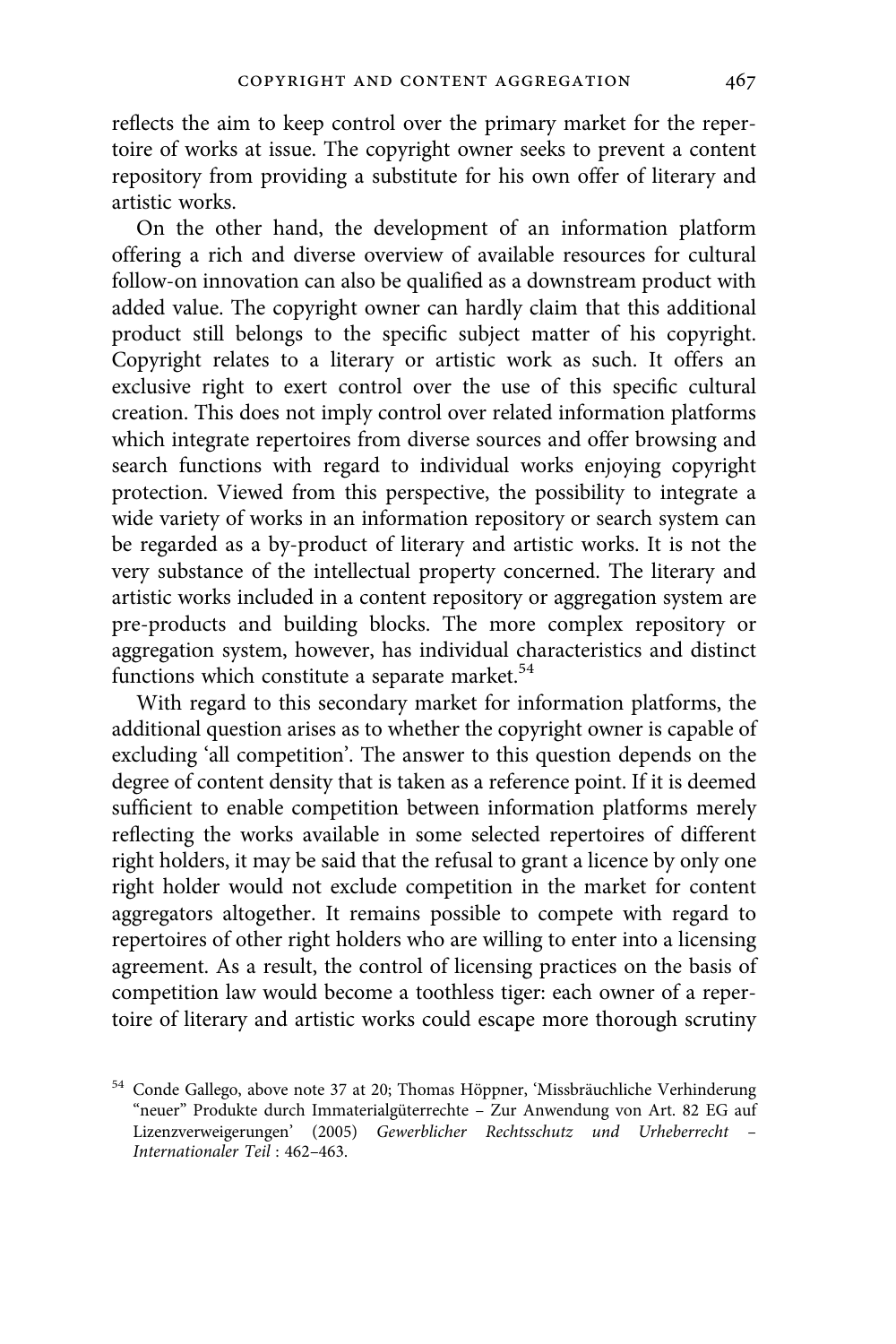in the light of competition law by arguing that, despite his refusal to license, competition remains possible with regard to repertoires of other right holders who may be willing to make their content available.

Hence, it is more convincing to take as a reference point the aim to establish information platforms which provide an overview of all available repertoires of literary and artistic works that may be relevant to follow-on innovation in a particular area of cultural creativity. Competition between providers of these platforms would then be possible at the level of the individual user experience, depending on the classification and arrangement of literary and artistic works, the ease of operation, the availability of support tools, the efficiency of the search algorithm, etc. A competitive advantage could only be obtained by offering a particularly user-friendly system that further enhances the added value for users.

# Contribution to Follow-On Innovation

In the light of the criteria set forth by the Court of Justice in IMS Health, it is thus possible to arrive at the application of competition law to prevent a copyright owner from refusing to grant a license for the inclusion of his repertoire of literary and artistic works in a content repository or aggregation system. The application of the IMS Health criteria, however, raises difficult questions. In particular, the criterion of market leveraging may cast doubt upon the applicability of competition law. If a content aggregator offers direct access to literary and artistic works, the conclusion seems inescapable that the primary, upstream market for literary and artistic works is affected, even though the content aggregator adds features, such as search and browsing functions, that constitute a secondary, downstream element.

Nonetheless, this amalgam of upstream and downstream features need not pose an insurmountable hurdle. The discussed tests developed by the Court of Justice – new product, market leveraging and absence of objective justification – are only one set of criteria that are evolved in jurisprudence. In fact, the Court's assumption that these tests must be applied cumulatively has been criticized heavily in literature.<sup>55</sup> Against

<sup>55</sup> Andreas Heinemann, 'Gefährdung von Rechten des geistigen Eigentums durch Kartellrecht? Der Fall "Microsoft" und die Rechtsprechung des EuGH' (2006) Gewerblicher Rechtsschutz und Urheberrecht, 705–713; Conde Gallego, above note 37 at 25–26.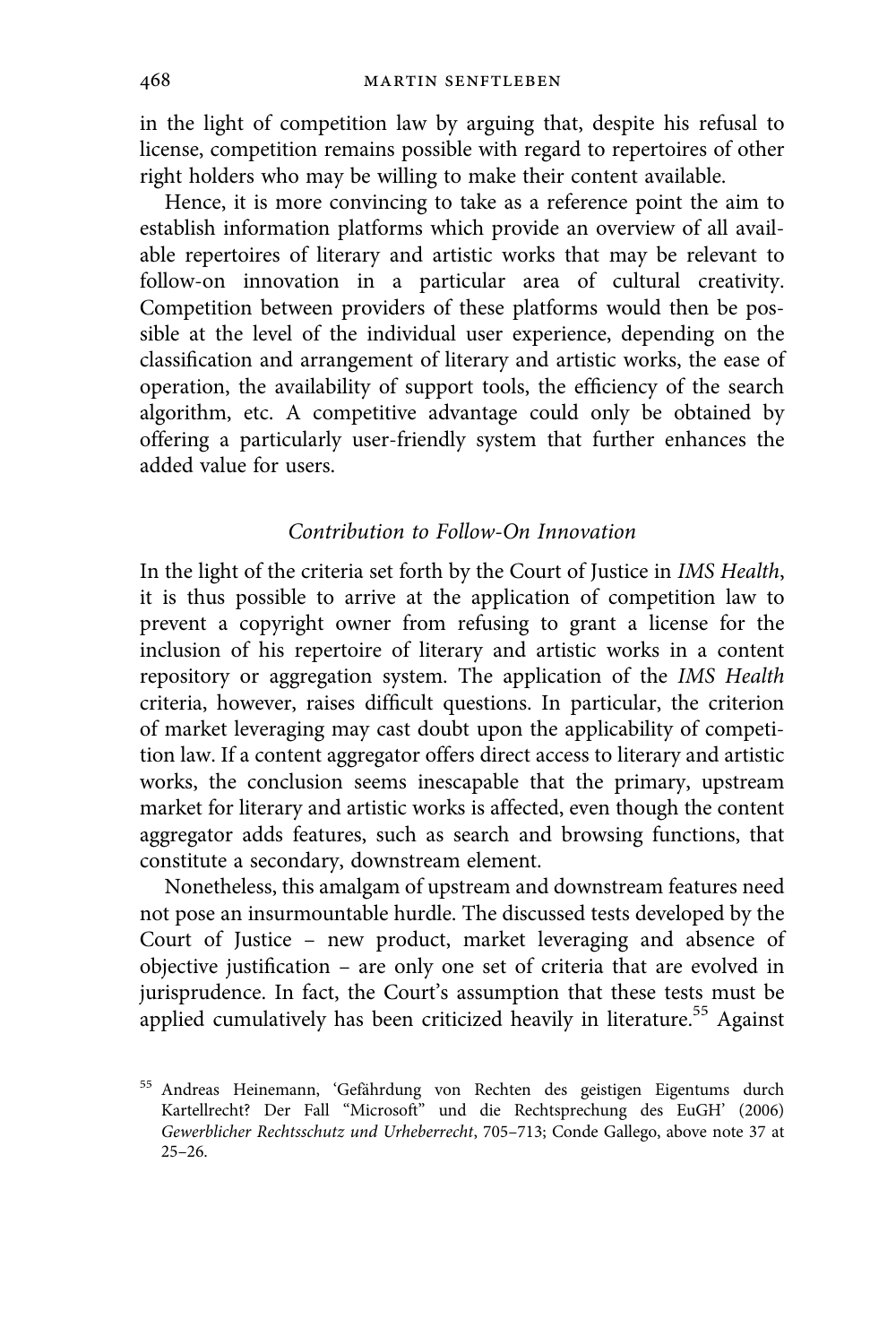this background, the Microsoft decision of the General Court is often regarded as a departure from the dogma of cumulative application in the EU.56 Following a relaxed standard of independent application of the new product and market leveraging criteria, market leveraging only constitutes one factor in the analysis. If this factor does not weigh clearly in favour of exercising competition law control, an exceptional circumstance justifying the invocation of competition law may still be based on the fact that the refusal to license frustrates the evolution of a new product for which there is potential demand.<sup>57</sup>

Apart from this option to apply the IMS Health tests as independent factors, it is also possible to embark on a more general re-conceptualization of the relationship between copyright protection and competition law control. The starting point for this is the abovedescribed overarching function of the copyright system to ensure the incessant renewal of the cultural landscape. Following the functional approach to copyright protection outlined above (copyright as a means to support cyclic innovation in the cultural domain), it is consistent to allow the application of competition law in cases where the exercise of copyright would block the evolution of a market for products and services that have a conducive effect on cultural follow-on innovation. An intervention by virtue of competition law need not always be confined to a refusal to license that concerns a downstream market. In the absence of competition by substitution, it can also be legitimate to employ competition law as a means of enabling certain forms of competition by imitation.<sup>58</sup> In particular, such an extension of competition control seems appropriate when the copyright owner's refusal to license is contrary to the overarching goal of copyright law to stimulate cultural follow-on innovation.<sup>59</sup>

Even if a content repository offers direct access to copyrighted material and thus develops activities on the primary market for literary and artistic works, it may thus still be possible to assert competition law against the copyright owner's refusal to license. This is plausible at least when the overarching function of copyright to stimulate cultural followon innovation is better served by obliging the right holder to grant a licence. If the compulsory licensing paves the way for the development of

<sup>&</sup>lt;sup>56</sup> Lamping, above note 36, pp. 135–136; Drexl, above note 17, p. 122.<br><sup>57</sup> Lamping, above note 36, pp. 135–136; Höppner, above note 54, pp. 463–464.<br><sup>58</sup> Conde Gallego, above note 37, p. 27.<br><sup>59</sup> Ibid., p. 28.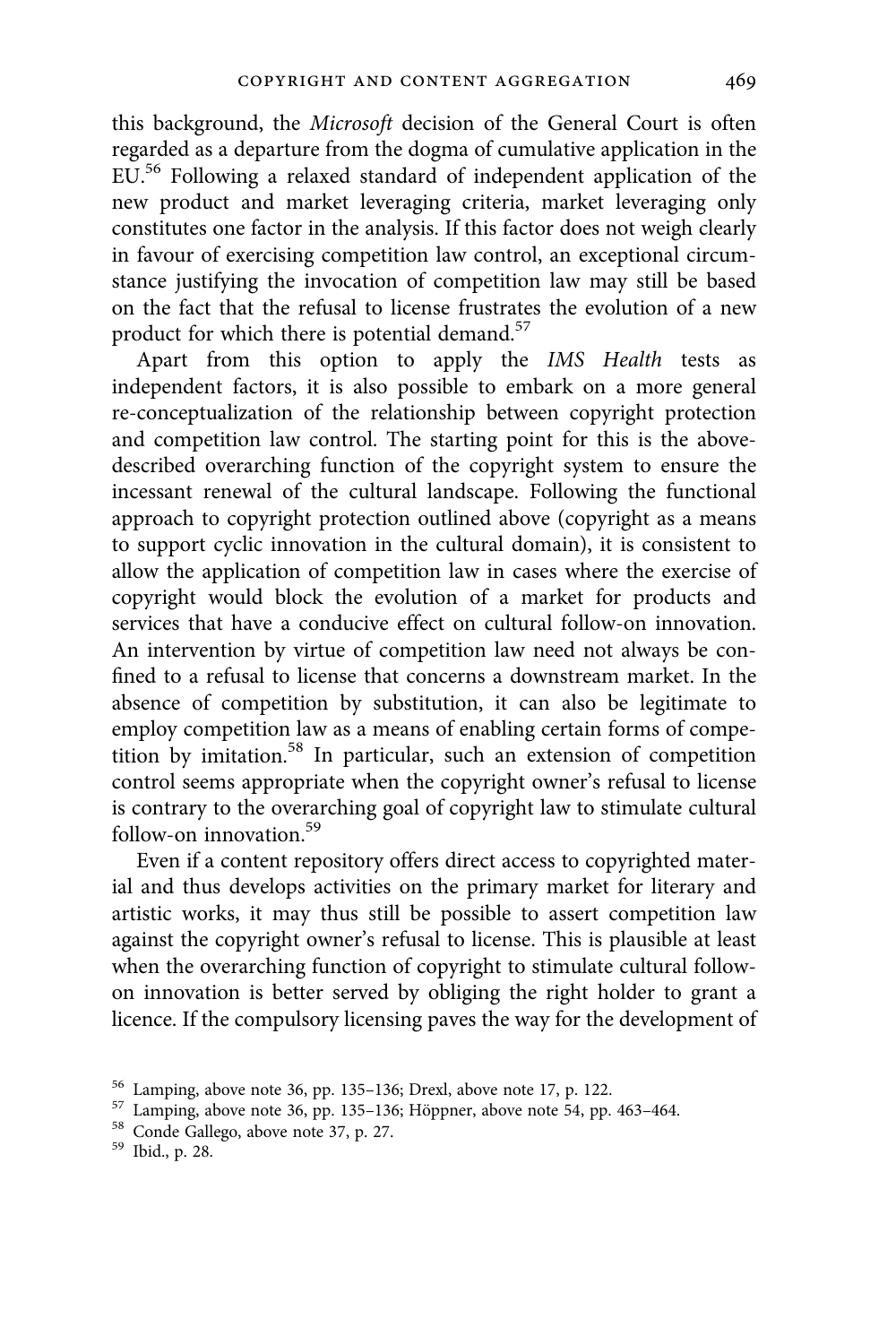new, value-added products<sup>60</sup> that can have a positive effect on the creation of new works, the competition law intervention appears as a justified correction of copyright exclusivity.

#### **Conclusion**

In sum, competition law could become an important external balancing tool that limits the market power of copyright owners vis-à-vis content repositories, such as libraries, and aggregation systems, such as (dedicated) search engines. To attain this goal, the identification of the relevant market underlying the competition law analysis would have to be aligned with the needs of productive users looking for sources of inspiration instead of taking mere consumptive use as a reference point. Considering the information needs of secondary authors seeking to use pre-existing material as reference points for new cultural productions, each individual repertoire of works in a given sector of creativity can be seen as an indispensable facility.

An obligation to grant a licence for the integration of a nonsubstitutable repertoire of works in a content repository or aggregation system can be inferred from the consideration that, otherwise, the copyright owner could thwart the emergence of a new, more advanced information product or service for which there is potential demand: an information product or service that combines the best-functioning and most user-friendly system for data sorting, evaluation, enrichment and presentation with the broadest range of information resources. The denial of a licence would also be in conflict with the overarching objective of copyright law to further cultural follow-on innovation. It may be added that search and browsing functions of content repositories and aggregators form a downstream market to which the copyright owner could expand his market dominance if control on the basis of competition law were unavailable.

However, it is to be pointed out that the present inquiry focused on the possibility of enhancing the impact of competition law on licensing practices of copyright owners. If the application of competition law is

<sup>60</sup> With regard to this particular form of compulsory licensing, see Reto M. Hilty and Martin Senftleben, 'Rückschnitt durch Differenzierung? Wege zur Reduktion dysfunktionaler Effekte des Urheberrechts auf Kreativ- und Angebotsmärkte' in T. Dreier and R. Hilty (eds), Vom Magnettonband zu Social Media – Festschrift 50 Jahre Urheberrechtsgesetz (C.H. Beck, 2015), pp. 330–337.